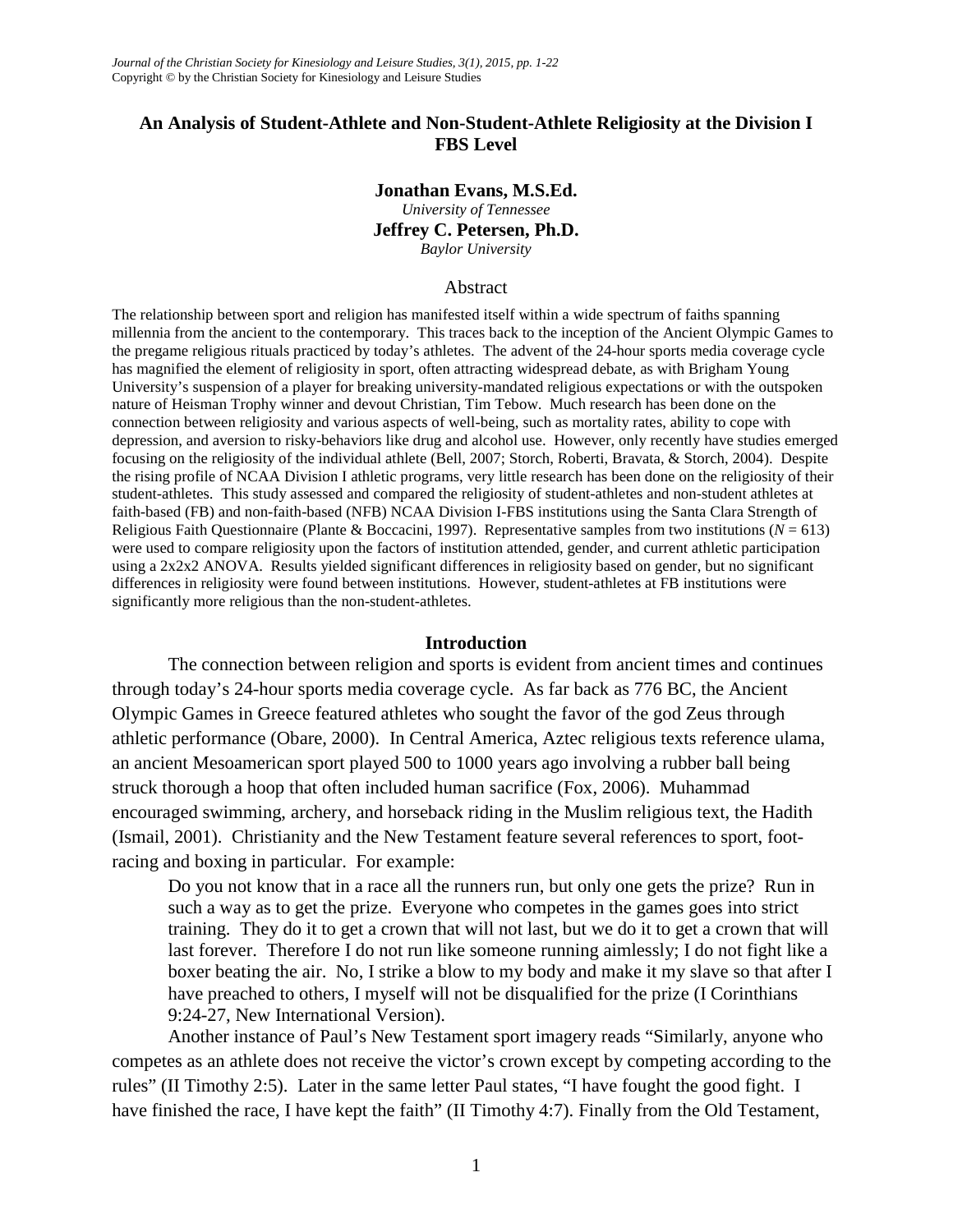the prophet Isaiah includes athletic endurance based imagery in chapter 40 verse 31 by stating "But those who hope in the Lord will renew their strength. They will soar on wings like eagles; they will run and not get weary, they will walk and not get faint." These examples of historical connections between religion and sport spanning back thousands of years also relate to more recent and formalized relationships between religion and sport.

From a contemporary Western and Christian perspective, the modern interrelationship of religion and sport can be traced to the transformation of public schools in 19<sup>th</sup> century Great Britain (Parker & Weir, 2012). Victorian era public schools, however, were actually privately funded, but open to students from any residence or religious affiliation (Shrosbree, 1988). Additionally, Thomas Arnold, headmaster of the Rugby School from 1828-1841, created a new curricular structure aimed at fostering "good Christian gentlemen" that pursued physical endeavors and a high sense of moral value. This type of pursuit has been referred to as "Muscular Christianity." Kimmel and Aronson (2004) describe Muscular Christianity as a New Testament-inspired commitment to manliness and physical health. According to Setran (2007), this pursuit also embodied a character-oriented desire for clean living.

Today, the relationship between religion and sport continues to loom large among athletes, coaches, fans, and even casual observers. This intersection has included those both supportive and antagonistic to religiosity in sport. According to sports sociologists Nixon and Frey (1996), religious athletes rarely talked about or demonstrated their faith to avoid ridicule by other players and the media prior to the 1970s and early 1980s. Religious athletes have garnered more tolerance in recent years; however, notable criticism and mockery still occur. For example, Tim Tebow's religious outspokenness and on-field prayer ritual was the subject of much peer and media scrutiny (Clabough, 2011). Furthermore, Olympic hurdler Lolo Jones' motives were questioned in her adherence to maintaining virginity before marriage due to religious reasons (Longman, 2012). Additionally, NFL linebacker Ray Lewis' ascension from crime suspect to boisterous professor of Christian faith stirred controversy (Lavandera & Pearson, 2013). Still, spiritual rituals are commonplace at virtually every level of competition (Czech, Wrisberg, Fisher, Thompson, & Hayes, 2004; Kreider, 2003). Prayer, for example, is a fixture among religious athlete behaviors; athletes frequently gesture crucifixes after prayer and performing (Leonard, 1998). Postgame interviews frequently feature athletes discussing their faith; sports highlights often include celebratory end-zone prayers or post-game prayers at midfield (Bell, 2007; Hoffman, 1999).

Many sports-specific ministries like the Fellowship of Christian Athletes (FCA) and Athletes in Action (AIA) have been formed that may correspond with the emergence of the evangelical Christian athlete in the United States. In addition, sports chaplaincy has grown significantly as a profession (Dzikus, Waller, & Hardin, 2011). Intercollegiate sports teams and programs utilize hundreds of chaplains across the US, and virtually every NFL, MLB, and NBA team holds Sunday chapel services (Czech et al., 2004). In academia, the association between sports and religion laid the foundation for The Centre for the Study of Sport and Spirituality (CSSS) at York St. John College in 2005. Interest and research generated by the CSSS provided the framework for another sport and religion focused organization, the Centre for Sport,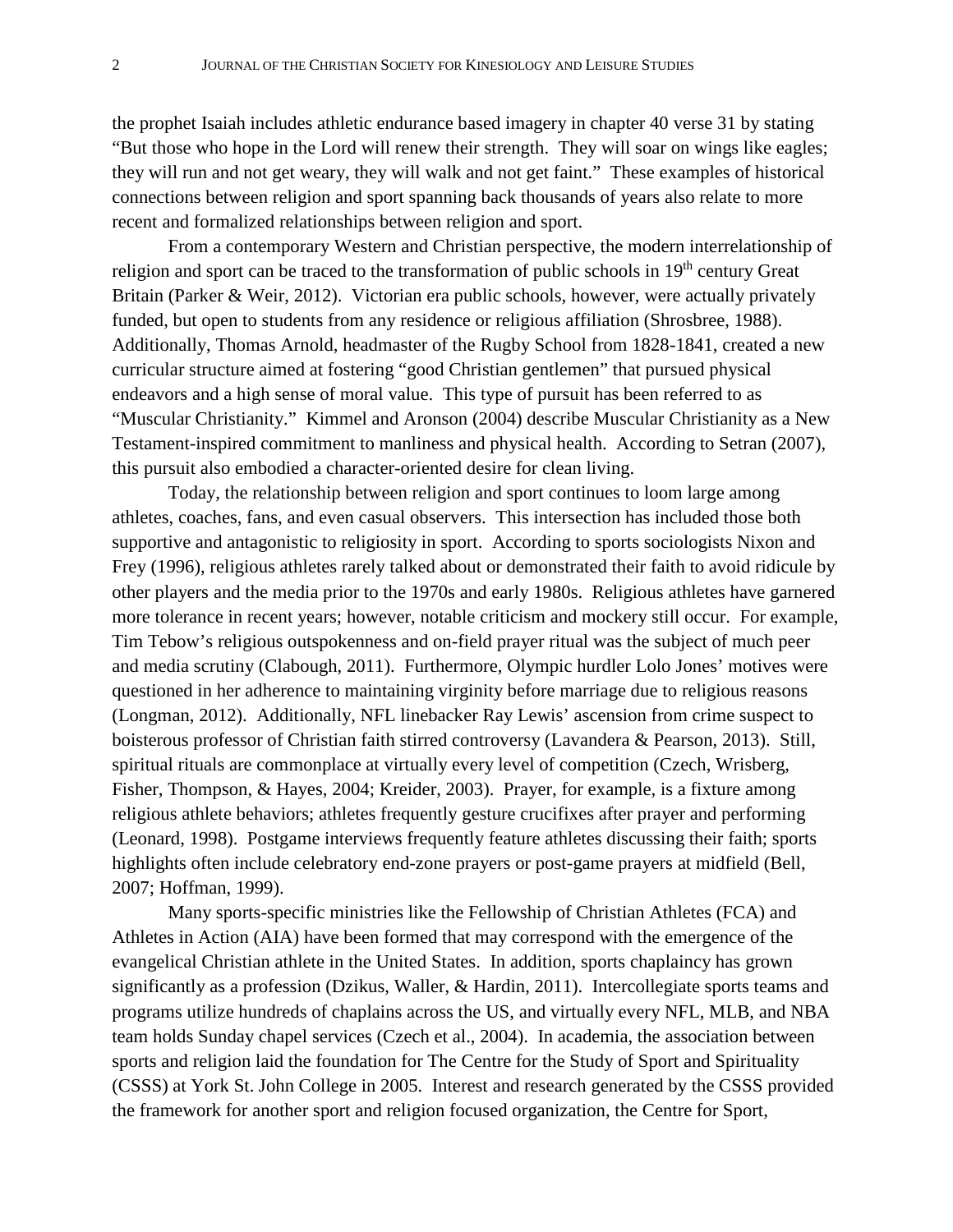Spirituality, and Religion at the University of Gloucester (Center for Sport, Spirituality, and Religion, 2014).

While religious texts and historical research provide an understanding of the connection between sport and general religious practices, more recent research has emerged examining the importance and purpose of religion in the lives of the individual college athlete. For example, using the Duke Religion Index (DRI) at the University of Florida, Storch, Kolsky, Silvestri, and Storch (2001) found that male and female student-athletes had a higher degree of religiosity than their male non-athlete counterparts. In a similar follow-up study of 226 undergraduate students at the University of Florida using a short form of the Santa Clara Strength of Religious Faith Questionnaire (SCSRFQ), higher strength of religious faith in student-athletes was reaffirmed (Storch et al., 2004).

Several studies highlighted the purpose of religious prayer in collegiate athletes' lives. Through interviews of nine former Division I Christian athletes about their prayer experiences before, during, and after competition, Czech et al. (2004) revealed four major themes: prayers to improve athletic performance, prayer as routine, prayers of thankfulness, and prayers that God's will be done. Czech and Bullet (2007) also expanded their research to 19 Christian Division II student-athletes; results showed that the intercollegiate athletes' perceptions of prayer revealed that prayer intensity, prayer meaning, and the number of prayers increased with the importance of the competition. Citing the variety of stressors experienced by intercollegiate athletes, Storch and Farber (2002) suggest prayer as "a coping mechanism that provides them with a sense of validation, hope and comfort" (p.16).

Bell, Johnson, and Petersen (2009) conducted the initial research exploring studentathlete religiosity within FB universities. Using the SCSRFQ, this study surveyed 201 male and female student-athletes and non-student-athletes at an FB NCAA Division III institution and 174 male and female student-athletes and non-student-athletes at an NFB NCAA Division III institution. The study found that college students at an FB institution had higher religiosity than students at an NFB institution; however, student-athletes at an FB institution had lower religiosity than their non-student-athlete classmates. Further, it was found that women tended to have a have a higher degree of religiosity than men.

Despite the recent rise in research regarding the role of religion in the lives of intercollegiate athletes, very few studies have focused on how this role may manifest at FB and NFB institutions at the highest level of NCAA competition, the Division I-FBS level. Given the prominent profile of athletic programs in this level of competition and the increasing resources dedicated to these programs and the recruitment of prospective athletes, such research could improve the strategies and knowledge of intercollegiate sports administrators, coaches, and consultants as they seek to attract student-athletes who best fit with their institutions.

#### **Research Questions**

The purpose of this study was to measure, examine, and compare the religiosity of student-athletes and non-student-athletes at FB and NFB NCAA Division I-FBS institutions. Religiosity between gender, institution type, and student-athlete status will be compared. Results can be used to assist athletic administrators, coaches, and sports consultants in better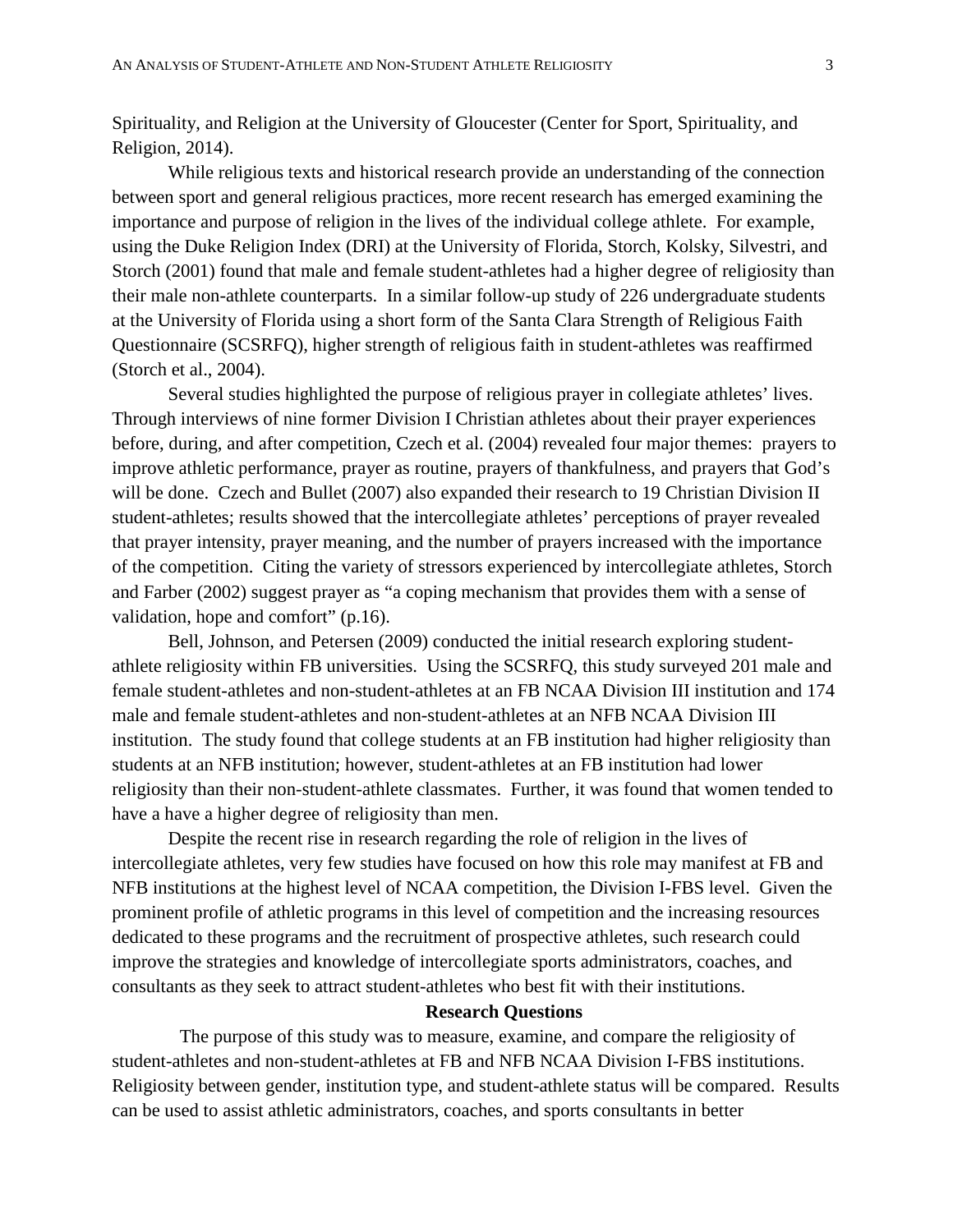understanding the interaction between intercollegiate athletes and their faith. This data could prove relevant in how athletic programs can best recruit, motivate, and communicate with intercollegiate athletes. In order to discover this information, the following questions were posed to structure this study:

- 1. What differences exist in the strength of religious faith between the FB undergraduate population and NFB undergraduate population as a whole, both student-athletes and nonstudent-athletes, for the two institutions?
- 2. What differences exist in the strength of religious faith between student-athletes attending a NFB NCAA Division I-FBS institution and non-student-athletes at the same institution?
- 3. What differences exist in the strength of religious faith between student-athletes attending a FB NCAA Division I-FBS institution and non-student-athletes at the same institution?
- 4. What gender differences exist in the strength of religious faith in student-athletes and non-student-athletes attending a FB institution and student-athletes and non-studentathletes attending a NFB institution?

# **Methods**

The methodology will be illustrated in the following subsections: participants, instrumentation, procedure and analyses.

## **Participants**

The target population of this study subsisted of undergraduate students enrolled at an FB institution and an NFB institution. Faith-based or non-faith-based institutional status was determined by affiliation (or lack thereof) with the Council for Christian Colleges and Universities (CCCU). The CCCU specifies that an affiliate must have a "strong commitment to Christ-centered higher education" (Counsel for Christian Colleges and Universities, Member Characteristics section, para. 4, 2013). For example, the FB institution required specific Christian courses and chapel attendance as part of its undergraduate curriculum. Additionally, the FB institution included a commitment to Christian education in its mission statement. By contrast, the NFB institution was deemed non-faith-based because, despite its historical faithbased ties, it was not affiliated with CCCU, nor does it require mandatory chapel attendance or completion of undergraduate Christian courses. Both institutions participate in NCAA Division I-FBS intercollegiate athletics and are located in the Southern United States.

Non-student-athlete subjects were approached in several sections of pre-determined, introductory level science or humanities classes. Each section contained approximately 12-60 subjects. In order to allow for a broad representation of gender, classification, age, and academic interest, sampled sections were required to satisfy the general education curricula at both universities. The primary researcher solicited permission to survey sections from the respective departmental chairpersons and course instructors at each institution. Student-athlete participants were obtained from the following varsity level intercollegiate teams: football, baseball, men's and women's basketball, women's soccer, men's and women's tennis, women's volleyball, men's and women's track and field, equestrian, and men's and women's cross country. Athletes' participation was founded on the permission and cooperation of their respective athletic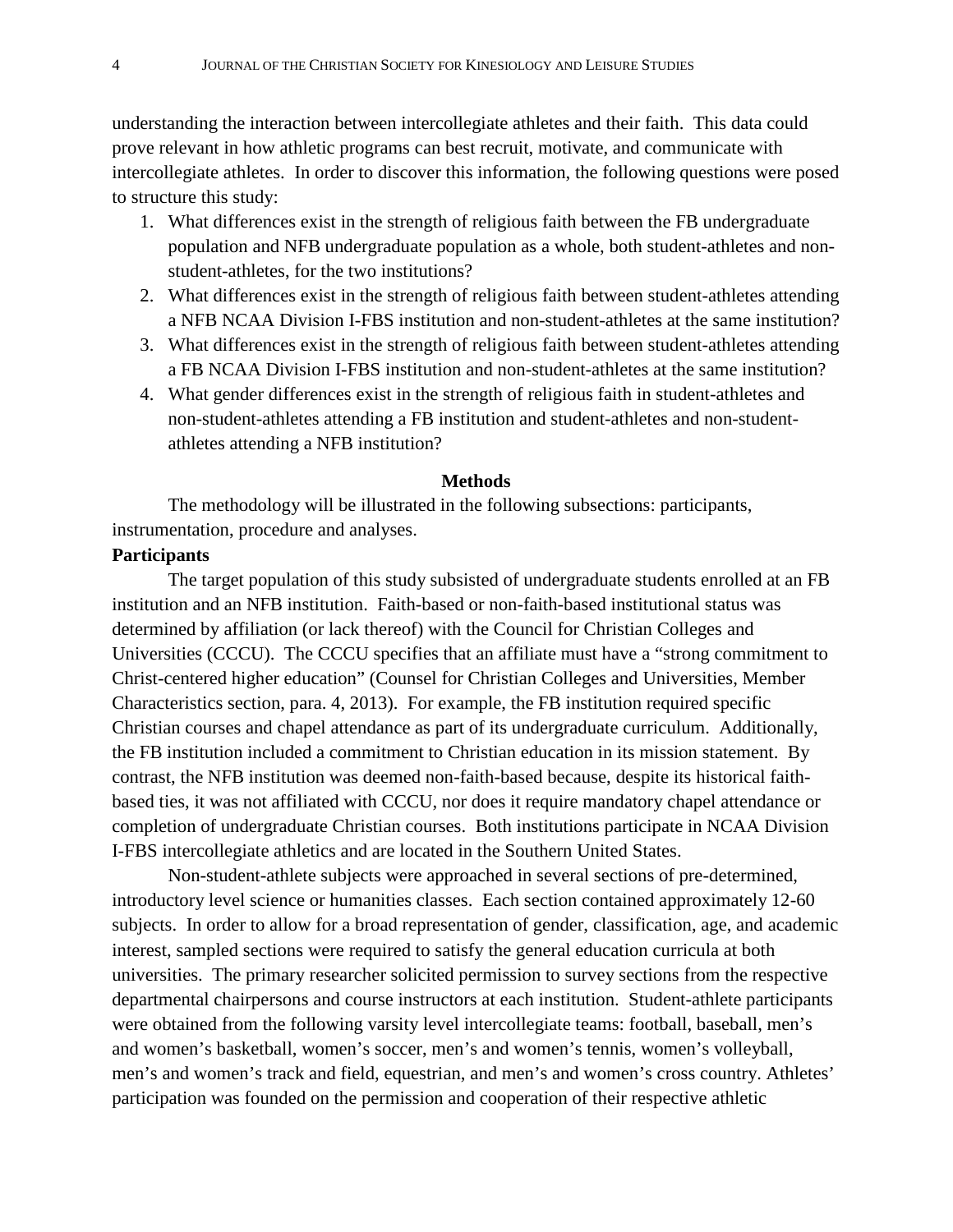administrators and coaches. The aforementioned sports were selected because they are NCAA offerings at both institutions, any sports offered at only one of the two institutions were excluded. The total sample yielded 360 completed surveys attending FB institution and 253 completed surveys from NFB institution  $(N = 613)$ .

# **Instrumentation**

The Santa Clara Strength of Religious Faith Questionnaire (SCSRFQ) was utilized as a primary component of the survey instrument. The primary researcher obtained permission for use from the developers of the scale. In addition, demographic information was obtained: age, gender, ethnicity, institution, academic classification (i.e., freshman, sophomore), current participation in intercollegiate athletics (including sport or sports played, if any), and religious affiliation.

For the purposes of this study, religiosity was synonymous with strength of religious faith. Religious faith was defined as "the belief in a higher power that provides meaning and purpose in life, and which is demonstrated through behavior, such as prayer and attending services" (Edwards, Lapp-Rincker, Magyar-Moe, Rehfeldt, Ryder, Brown, et al. 2002, p. 148). The SCSRFQ assesses the strength of religious faith, without regard to denomination or religion, using a 10-item survey. Each item was scored by a 4-point Likert-type scale  $(1 = \text{strongly})$ disagree,  $2 =$  disagree,  $3 =$  agree,  $4 =$  strongly agree). Example items on the survey included "My faith impacts many of my decisions," "I look to my faith as a source of inspiration," and "I enjoy being around others who share my faith." After each participant completed the questionnaire, scores from the ten items are summed for a cumulative strength of religious faith score, ranging from 10 (lowest) to 40 (highest). Plante and Boccacini (1997) found the SCSRFQ to have high internal reliability  $(r = .92)$ . Additionally, the SCSRFQ demonstrated significant correlation with other religiosity metrics (Plante, Yancey, Sherman, Guertin, & Pardini, 1999). For example, it was correlated with the Duke Religion Index (DRI) developed by Koenig, Parkerson, and Meador (1997), which evaluates religious involvement (*r*'s ranged from -.71 to - .85,  $p < .05$ ). The SCSRFQ was also correlated with the Age Universal Religious Orientation Scale developed by Gorsuch and Venable (1983), which assesses intrinsic and extrinsic religiosity ( $r$ 's ranged from .70 to .83,  $p < .05$ ). Finally, it was correlated with the Intrinsic Motivation Scale developed by Hoge (1972), which measured religious motivation (*r*'s ranged from .69 to .82,  $p < .05$ ).

The developers of the SCSRFQ sought to create a shorter, simpler instrument that evaluated strength of religious faith in lieu of a variety of existing instruments that assessed a wide spectrum of religious categories (Plante & Boccacini, 1997). The brevity of the SCSRFQ deemed it most appropriate for this study.

### **Procedures**

The primary researcher obtained approval from the primary researcher's Institutional Review Board and the respective review boards of the FB and NFB institutions. Before questionnaires could be administered to student-athletes and non-student-athletes, permission was obtained by the respective athletic administration, its coaches, as well as the course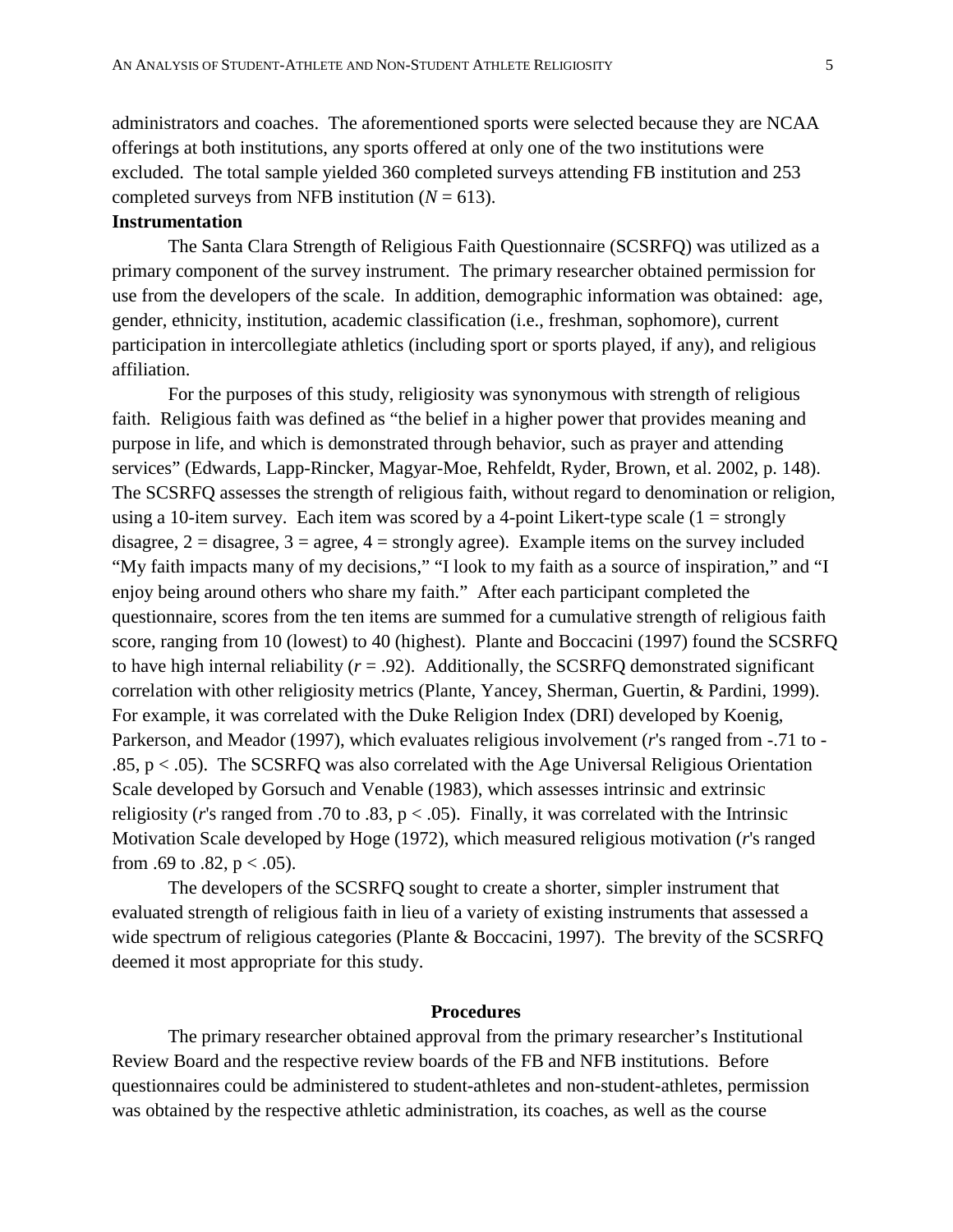departments at each institution. After all permissions were received, surveys were administered during spring, summer, and fall terms. Both institutions subscribe to a semester system, with at least two additional summer terms.

The primary researcher arrived 20 minutes before each schedules course to administer the questionnaire to non-student-athletes at the FB institution and the NFB institution. The survey packet included the informed consent form and the survey. Writing utensils were also made available. Next, the primary researcher read a script reviewing the purpose of the study, voluntary participation, possible risks and benefits, and instructions for completing the questionnaire. Participants who indicated that they had completed the SCSRFQ before were not included in the analysis. Additionally, information submitted by student-athletes present during the sampled academic courses were only included in the analysis if they had not previously completed the survey.

Student-athletes who were not previously sampled in academic courses at FB institution and NFB institution were administered the survey in team meetings or individually. In some cases, the primary researcher was not allowed to administer the questionnaire directly; subsequently, an athletic administrator or coach was given instructions on how to serve as a survey proctor proxy. If student-athletes indicated that they had completed this survey before, their data would not be included in the analysis.

# **Analysis**

Upon completion of data collection and tabulation, a 2x2x2 (Gender x Current Athletic Participation x Institution Attended) ANOVA was used to evaluate possible significant differences between gender and student-athletes and non-student-athletes attending the FB institution and the NFB institution regarding strength of religious faith. The level of probability to assess the significance of all analyses was established a priori at  $p < .05$ .

#### **Results**

For this study, 613 participants completed the SCSRFQ. The average age of participants was 19.97 years old  $(SD = 2.01)$ ; the youngest participant was 17 years old and the oldest was 33 years old. Demographically, the study yielded a balanced sample in terms of gender, athlete status, and institution type, as shown in Figure 1. The gender breakdown was 53.2% female  $(n =$ 326) and 46.8% male (*n* = 287). In regard to intercollegiate athletic participation, 54% of the participants were student-athletes ( $n = 331$ ) and 46% were non-student-athletes ( $n = 282$ ). Furthermore, 58.7% of the participants attended FB institution (*n* = 360) and 41.3% attended NFB institution ( $n = 282$ ).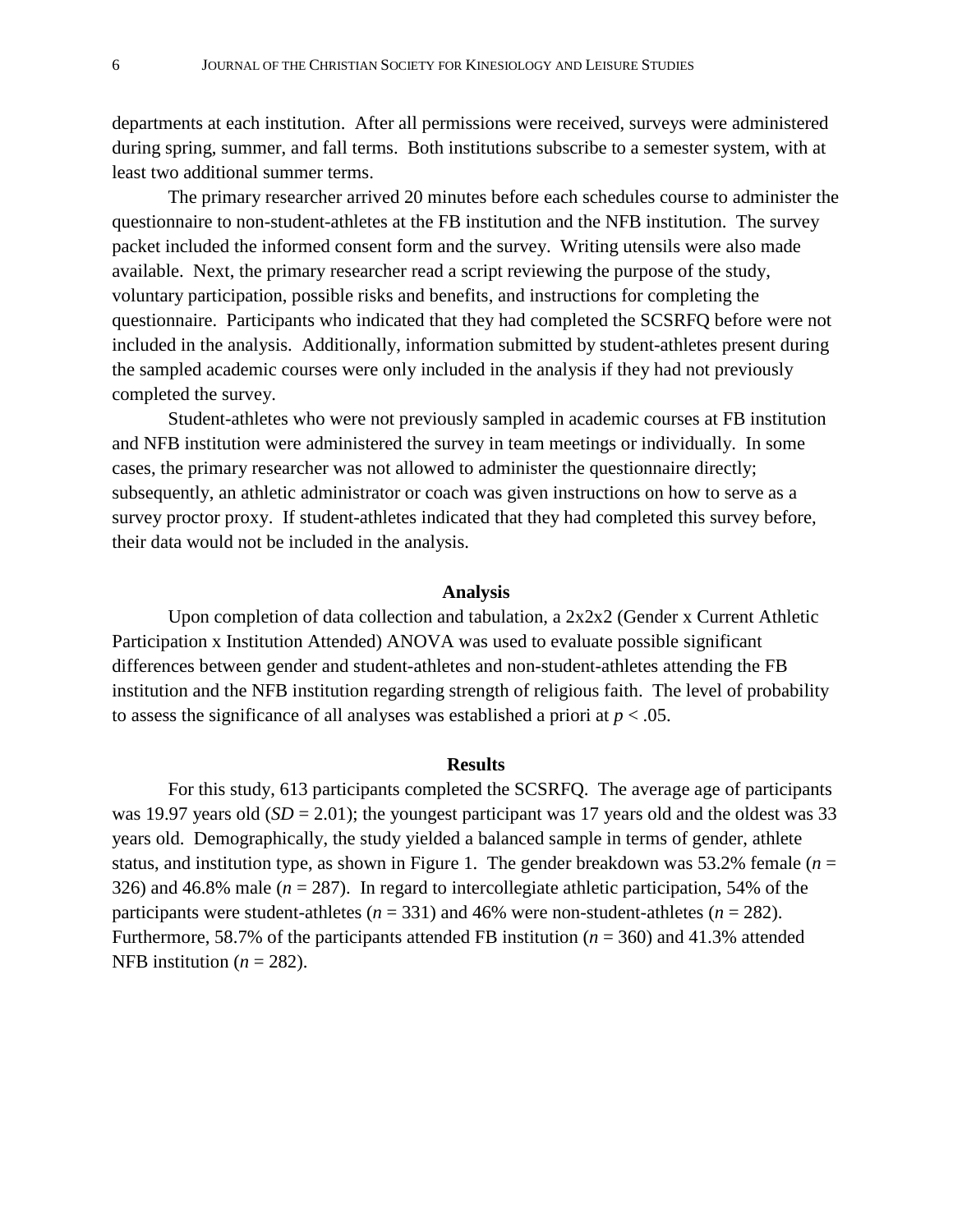

*Figure 1*. Binary demographic distributions of the sample.

Figure 2 illustrates participant ethnicity. The majority of participants were White/Caucasian  $(n = 392)$ , an accurate representation of the populations of the FB and NFB institutions compared to the institutions reported undergraduate student bodies on their websites. However, the student-athlete groups from this study on NCAA Division I-FBS athletes yielded a higher percentage of African Americans than the general student bodies at these schools, compared to the institution reported statistics on their websites. Additionally, Hispanics represented the largest ethnic minority at both institutions within the student populations as a whole, but not within the student-athlete groups.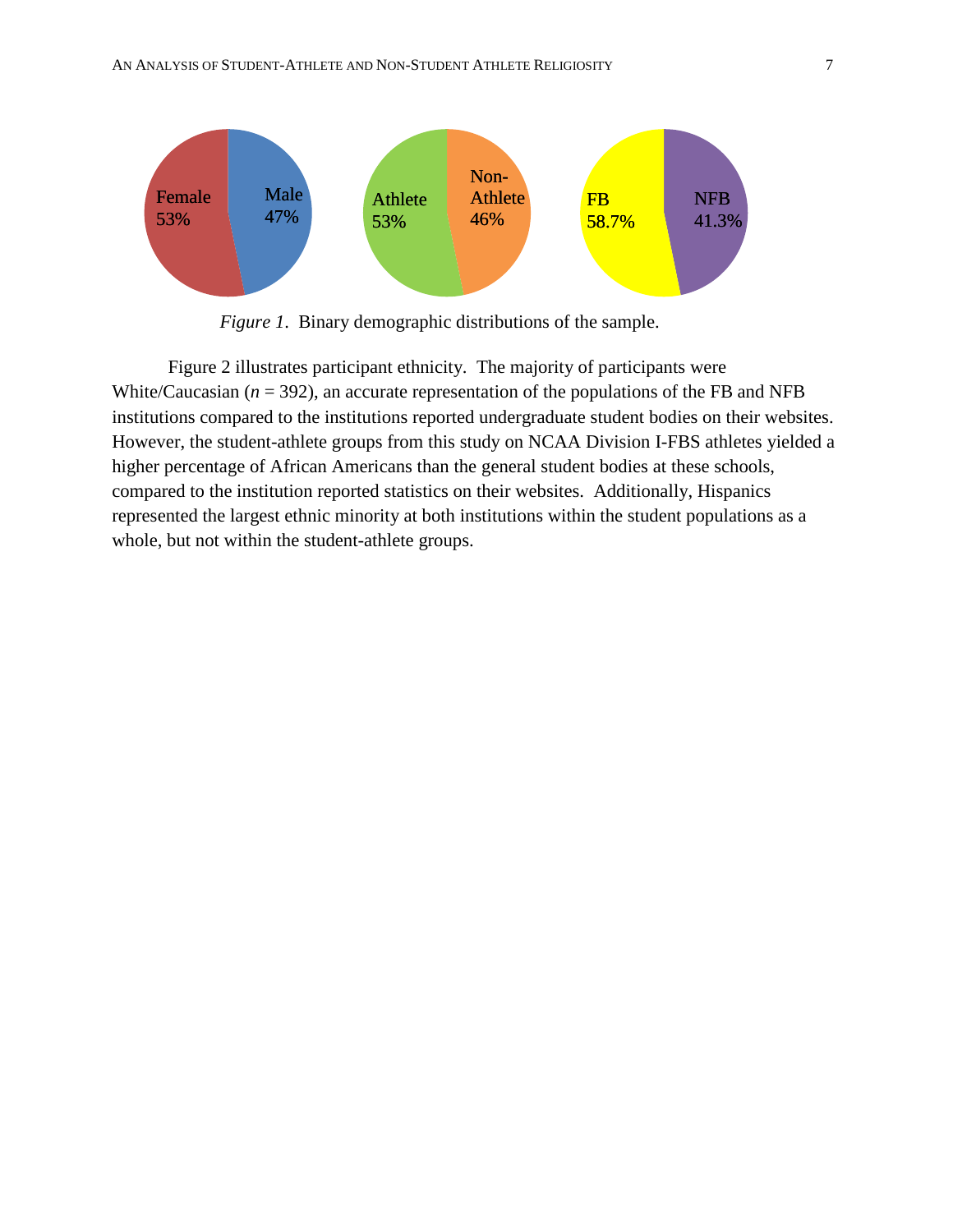

*Figure 2*. Ethnic distribution of the sample.

Generally, the sample produced a representative breakdown of students across the various academic year status as shown in Figure 3. Freshmen comprised the largest group of participants at 34.9% ( $n = 214$ ), an expected outcome given the introductory nature of the sampled academic sections.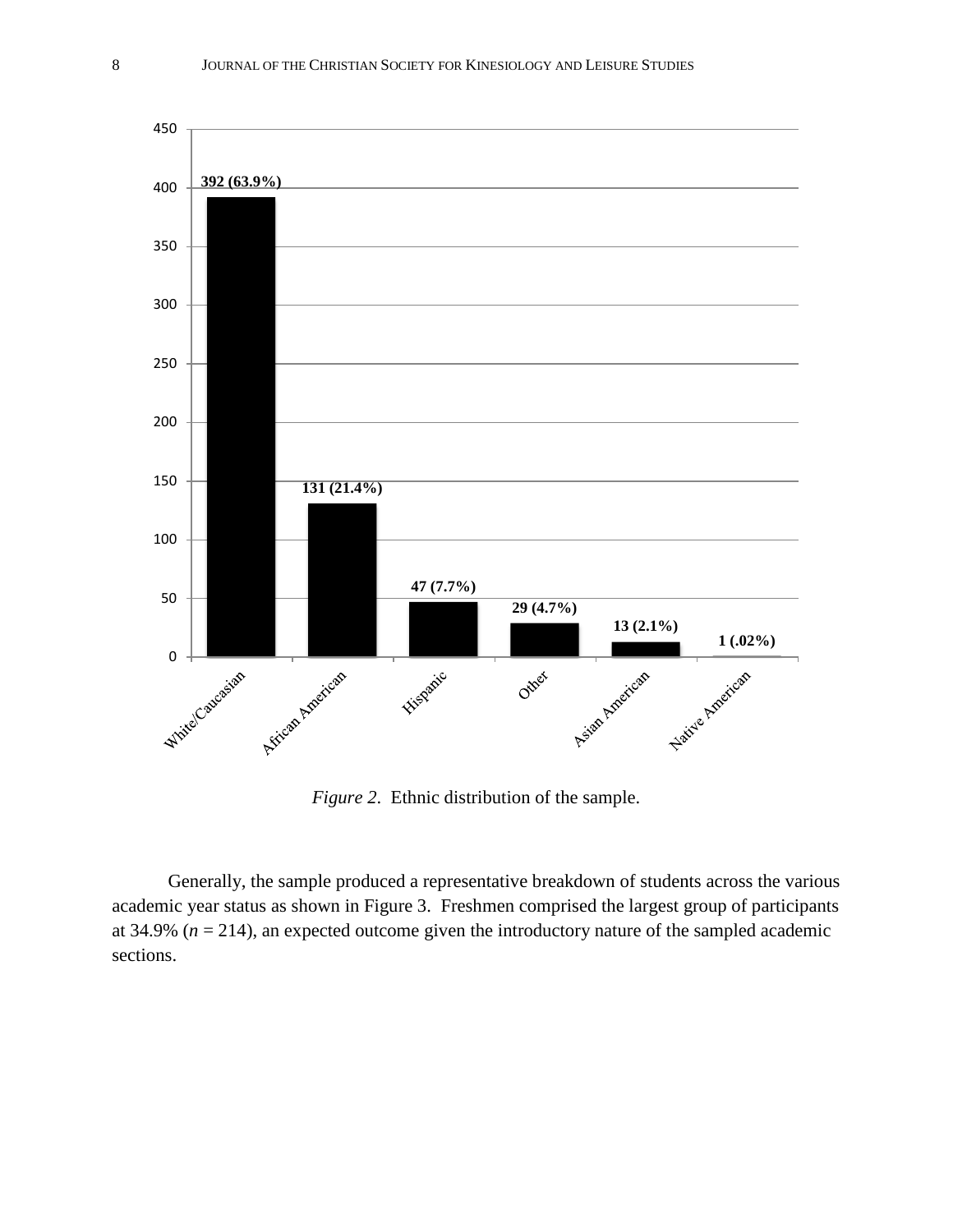

*Figure 3.* Class year distribution of the sample.

The student-athlete sample featured 13 different sports and an additional category for multi-sport participants. The distribution of the different sports and the representation of each sport at each institution is displayed in Figure 4. As mentioned earlier, only sports that were offered at both institutions were surveyed in order to create statistical congruence. Due to the inherent nature of their roster sizes, football ( $n = 62$ ), women's track and field/cross country ( $n =$ 51), men's track and field/cross country ( $n = 35$ ), and baseball ( $n = 33$ ) were the most highly represented sports in this data collection. Cross country runners frequently run long distance track events, thus, were combined with track athletes.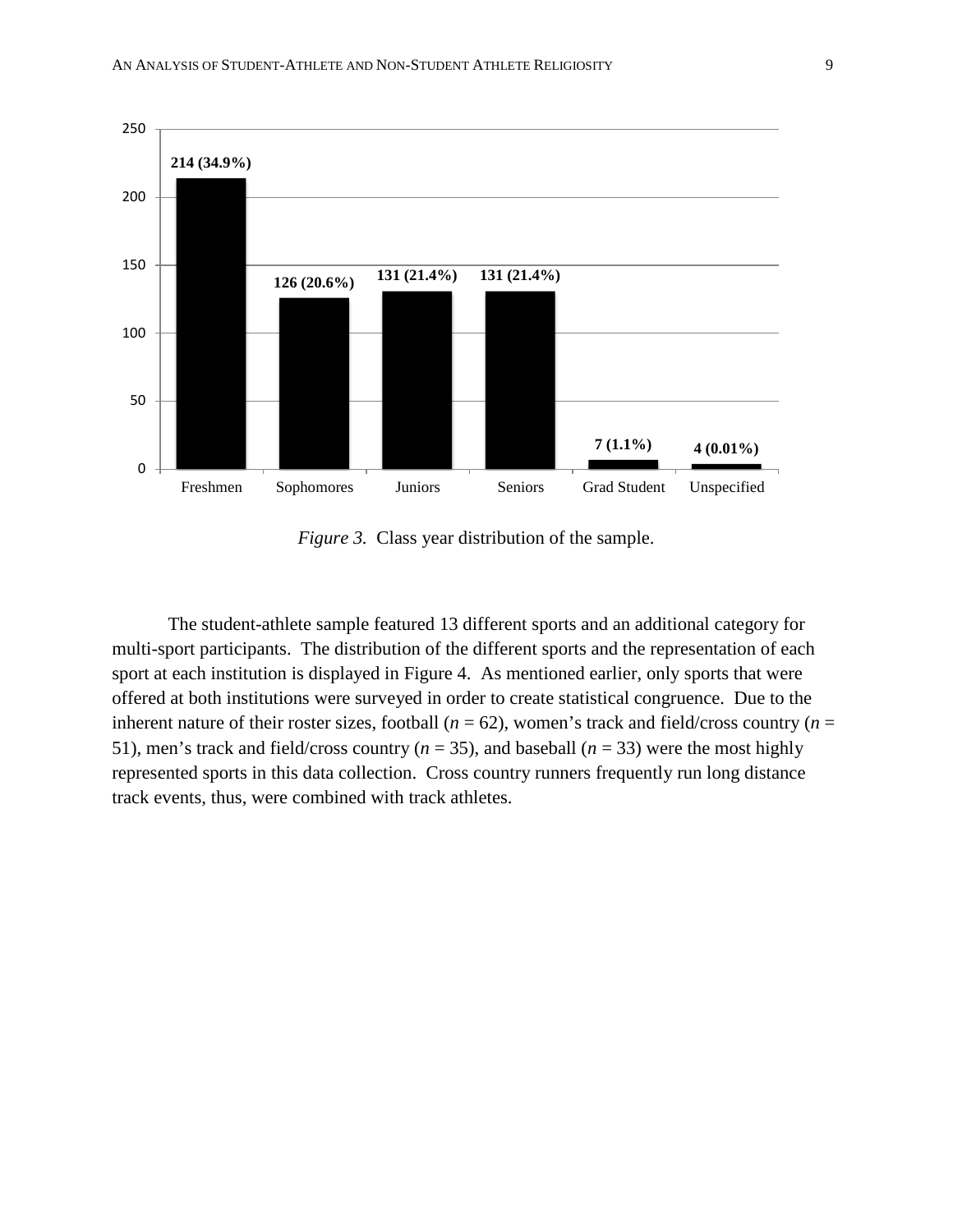

*Figure 4*. Sport distribution within the student-athlete sample.

Religious affiliations for the sample as a whole are featured in Figure 5. Protestants ( $n =$ 216), non-denominational ( $n = 215$ ), and Catholic ( $n = 112$ ) affiliations represented the largest religious affiliations. Responses of "Other" for this survey item included Muslim, Buddhist, Greek Orthodox, Jehovah's Witnesses, and those who identified themselves simply as "spiritual".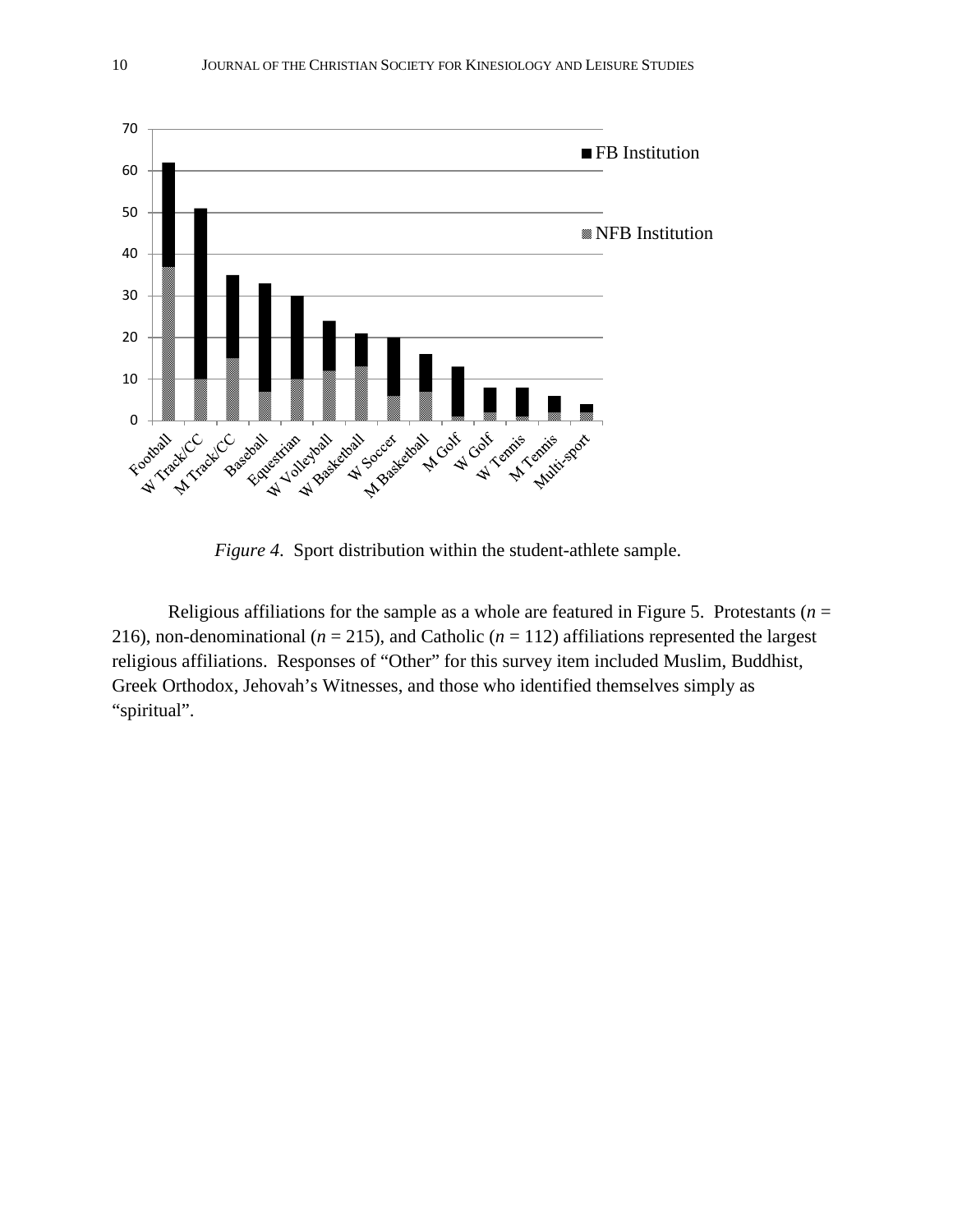

*Figure 5*. Religious affiliation distribution of the sample.

A summary of the results yielded by the 2 x 2 x 2 ANOVA are featured in Table 1. Possible differences between institutions, student-athletes and non-student-athletes, and genders are discussed in the following section.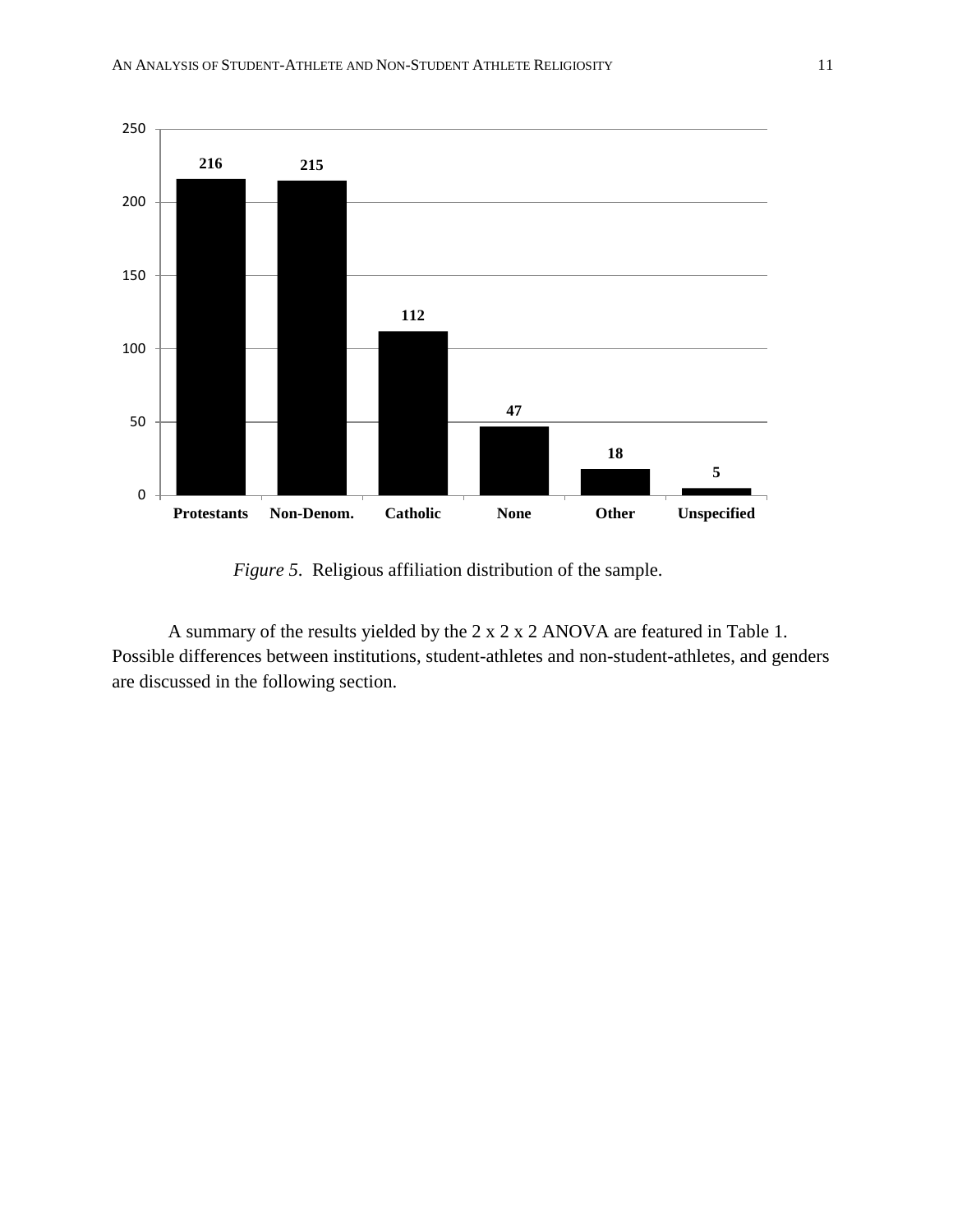| anie |  |
|------|--|
|      |  |

*Descriptive Statistics: Institution, Gender, Athlete Status, and Strength of Religiosity*

| Institution         | Gender | <b>Athlete Status</b> | Frequency $(N)$ | Mean  | <b>Standard Error</b> |
|---------------------|--------|-----------------------|-----------------|-------|-----------------------|
| ${\rm FB}$          | Male   | Yes                   | 98              | 31.37 | 0.73                  |
|                     |        | $\rm No$              | 62              | 30.66 | 0.92                  |
|                     |        | Total                 | 160             | 30.99 | 0.59                  |
|                     | Female | Yes                   | 108             | 34.08 | 0.70                  |
|                     |        | $\rm No$              | 92              | 32.15 | 0.754                 |
|                     |        | Total                 | 200             | 33.12 | 0.51                  |
|                     | Total  | Yes                   | 206             | 32.70 | 0.50                  |
|                     |        | $\rm No$              | 154             | 31.41 | 0.59                  |
|                     |        | Total                 | 360             | 32.05 | 0.39                  |
| ${\rm NFB}$         | Male   | Yes                   | 70              | 31.99 | $0.86\,$              |
|                     |        | N <sub>o</sub>        | 57              | 27.58 | 0.96                  |
|                     |        | Total                 | 127             | 29.78 | 0.64                  |
|                     | Female | Yes                   | 55              | 33.82 | 0.97                  |
|                     |        | $\rm No$              | 71              | 30.68 | $0.86\,$              |
|                     |        | Total                 | 126             | 32.25 | 0.65                  |
|                     | Total  | Yes                   | 125             | 32.90 | 0.65                  |
|                     |        | $\rm No$              | 128             | 29.13 | 0.64                  |
|                     |        | Total                 | 253             | 31.01 | 0.46                  |
| Total<br>$(FB+NFB)$ | Male   | Yes                   | 168             | 31.65 | 0.57                  |
|                     |        | $\rm No$              | 119             | 29.12 | 0.66                  |
|                     |        | Total                 | 287             | 30.39 | 0.44                  |
| Total<br>$(FB+NFB)$ | Female | Yes                   | 163             | 33.95 | 0.60                  |
|                     |        | $\rm No$              | 163             | 31.41 | 0.57                  |
|                     |        | Total                 | 326             | 32.68 | 0.41                  |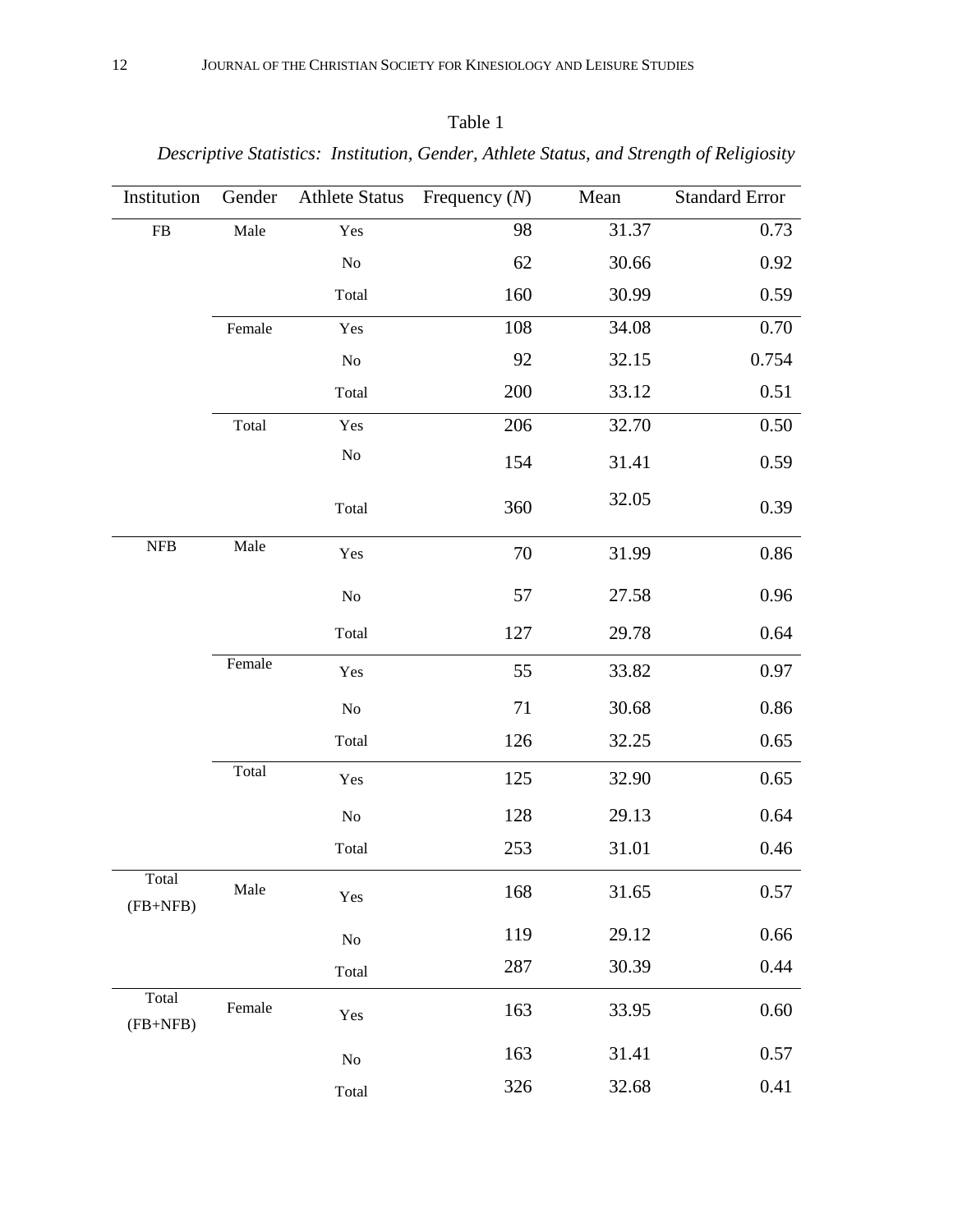The first research question asked what differences exist in the strength of religious faith between the students (both athletes and non-athletes) attending a faith-based NCAA Division I-FBS institution and the students (both athletes and non-athletes) attending a non-faith-based NCAA Division I-FBS institution. More simply, was there a difference in the strength of religious faith between undergraduate students as a whole at the FB institution and the NFB institution? Although the religiosity mean of the FB ( $M = 32.05$ ) was higher than the NFB ( $M =$ 31.01), results found no significant difference in the strength of religious faith between undergraduate students at the FB institution and the NFB institution,  $F(1, 605) = 2.99$ ,  $p > .05$ .

| DF<br>Source                      |     | Sum of Squares |    |                       | Mean Square    | F Ratio  |            |
|-----------------------------------|-----|----------------|----|-----------------------|----------------|----------|------------|
| Model                             | 7   | 2007.464       |    |                       | 286.781        |          | 5.4948     |
| Error                             | 605 | 31575.812      |    |                       | 52.191         | Prob > F |            |
| C. Total                          | 612 | 33583.276      |    |                       |                |          | $< .0001*$ |
| <b>Parameter Estimates</b>        |     |                |    |                       |                |          |            |
| Term                              |     | Estimate       |    | <b>Standard Error</b> | t Ratio        |          | Prob >  t  |
| Intercept                         |     | 31.534003      |    | 0.300265              |                | 105.02   | $< .0001*$ |
| <b>Institution FB</b>             |     | 0.519278       |    | 0.300265              |                | 1.73     | .0842      |
| Female                            |     | 1.1484334      |    | 0.300265              |                | 3.82     | $.0001*$   |
| <b>Institution FB*Gender</b>      |     | $-0.083961$    |    | 0.300265              |                | $-0.28$  | .7799      |
| Non-Athlete                       |     | $-1.266886$    |    | 0.300265              |                | $-4.22$  | $< .0001*$ |
| Institution FB*Non-Athlete        |     | 0.6203371      |    | 0.300265              |                | 2.07     | .0393*     |
| Female*Non-Athlete                |     | $-0.001435$    |    | 0.300265              |                | $-0.00$  | .9962      |
| Inst. FB*Fem.*Non-Ath.            |     | $-0.317596$    |    | 0.300265              |                | $-1.06$  | .2906      |
| <b>Effect Test</b>                |     |                |    |                       |                |          |            |
| Source                            |     | Nparm          | DF |                       | Sum of Squares | F Ratio  | Prob > F   |
| Institution                       |     | 1              |    | $\mathbf{1}$          | 156.09549      | 2.9908   | .0842      |
| Gender                            |     | 1              |    | $\mathbf{1}$          | 763.48769      | 14.6286  | $.0001*$   |
| Institution*Gender                |     | 1              |    | $\mathbf{1}$          | 4.08078        | 0.0782   | .7799      |
| <b>Athlete Status</b>             |     | 1              |    | 1                     | 929.10653      | 17.8019  | $< .0001*$ |
| <b>Institution*Athlete Status</b> |     | 1              |    | $\mathbf{1}$          | 222.76448      | 4.2682   | .0393*     |
| Gender*Athlete Status             |     | 1              |    | 1                     | 0.00119        | 0.0000   | .9962      |
| Institution*Gender*Athlete Status |     | 1              |    | 1                     | 58.39012       | 1.1188   | .2906      |

*ANOVA Summary Data*

Table 2

The second research question asked what differences exist in the strength of religious faith between student-athletes attending a non-faith-based NCAA Division I-FBS institution (NFB) and non-student-athletes at the same institution. The results showed that student-athletes at the NFB institution had a significantly higher strength of religious faith than their non-studentathlete counterparts,  $F(1, 605) = 4.26$ ,  $p < .05$ . On the SCSRFQ scale (with maximal ranges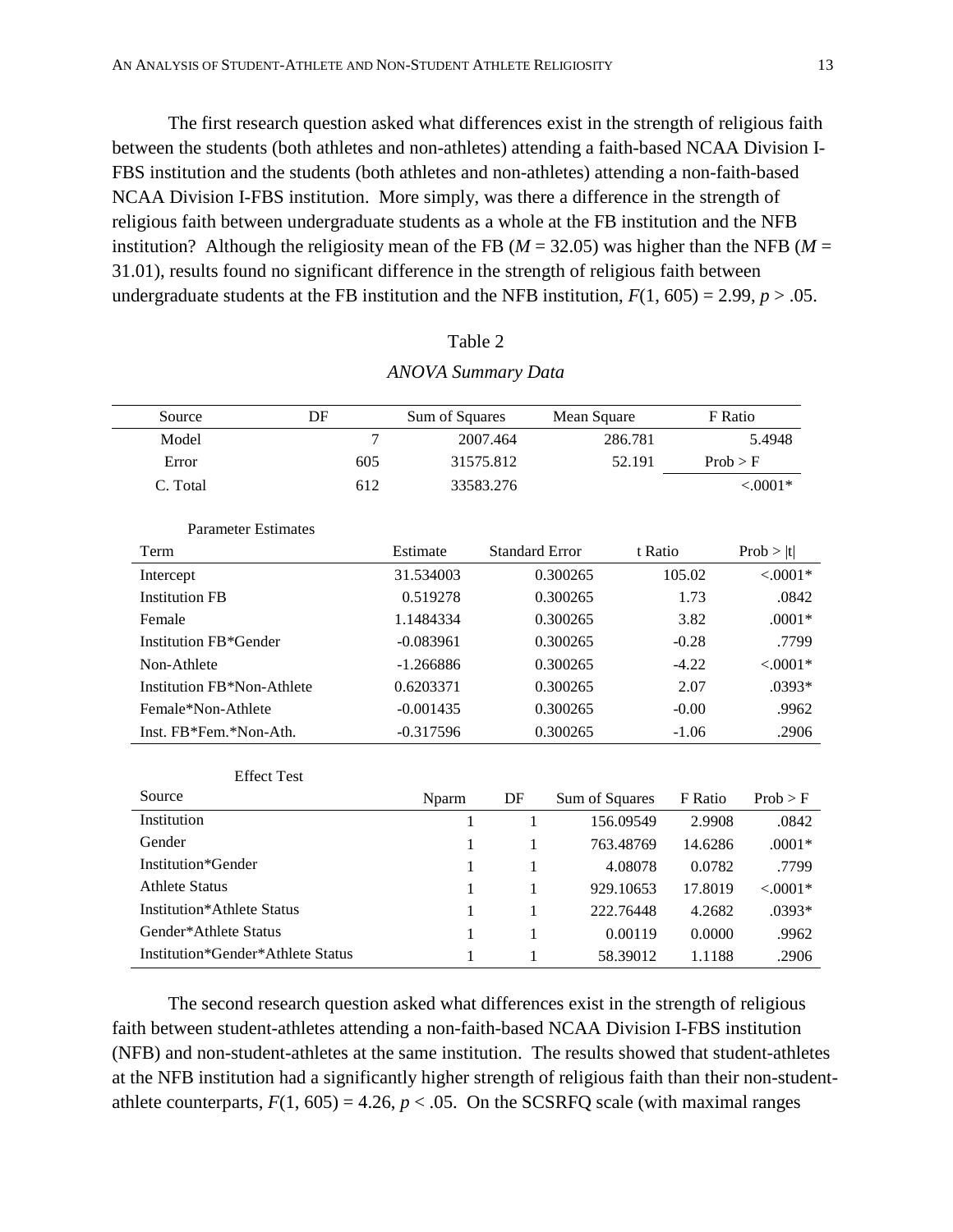from 10 to 40), student athletes at the NFB institution recorded a higher score ( $M = 32.79$ ) than the non-student-athletes  $(M = 29.30)$  at the same institution.

The third research question asked what differences exist in the strength of religious faith between student-athletes attending a faith-based NCAA Division I-FBS institution (FB) and nonstudent-athletes at the same institution. Results indicated no significant difference in strength of religious faith between student-athletes and non-student-athletes at the FB institution, *F*(1, 605)  $= 2.07, p > .05$ . A closer examination revealed that student-athletes indicated only a slightly higher SCSRFQ score ( $M = 32.77$ ) than their non-student-athlete counterparts ( $M = 31.55$ ).

The fourth research question asked what gender differences exist in the strength of religious faith in student-athletes and non-student-athletes attending a faith-based institution (FB) and student-athletes and non-student-athletes attending a non-faith-based institution (NFB). Results illustrated a significant difference in the strength of religious faith between males and females, regardless of institution or intercollegiate participation,  $F(1, 605) = 14.63$ ,  $p < .05$ . Specifically, females demonstrated higher strength of religious faith (*M* = 32.75) than males (*M*   $= 30.60$ ).

## **Discussion**

In lieu of an examination of extant research, focus on the religious faith of studentathletes and non-student-athletes at Division I-FBS institutions was scant, and virtually no studies had been conducted on faith-based NCAA Division I-FBS institutions. Subsequently, the purpose of this study was to measure, examine, and compare the religiosity of student-athletes and non-student-athletes at both faith-based and non-faith-based NCAA Division I-FBS institutions.

The findings regarding research question one showed no significant differences in the strength of religious faith between student-athletes and non-student-athletes at a NCAA Division I-FBS institution (FB) and student-athletes and non-student athletes at a non-faith-based institution (NFB). These results are contrasted by the findings of Bell et al. (2009) where undergraduate students at a faith-based NCAA Division III institution displayed a significantly higher strength of religious faith than undergraduate students at a non-faith-based NCAA Division III institution. Various factors may explain these differing results. For example, while the FB institution was deemed faith-based for this study based upon its CCCU affiliation, the institution did not require its students to sign or adhere to a statement of faith (as did the students in the Bell study), which may have influenced the type of students who choose to attend, based on religious lifestyle preferences. Additionally, the FB institution was a relatively large private institution, offering a wide spectrum of academic and student life choices usually afforded by larger public universities. As a result, non-Christian students, students of no faith, or students who may be indifferent about faith as an element of their educational experience may still enroll. Furthermore, the NFB institution had a lengthy faith-based foundation prior to its secularization; thus, students looking for a faith-based college experience may be unaware of the university's more recent transformation or may have chosen to attend based upon the historical church ties of this university. However, it should be noted that most private institutions had a high degree of direct church affiliation upon their founding. Choosing to compare private institutions allowed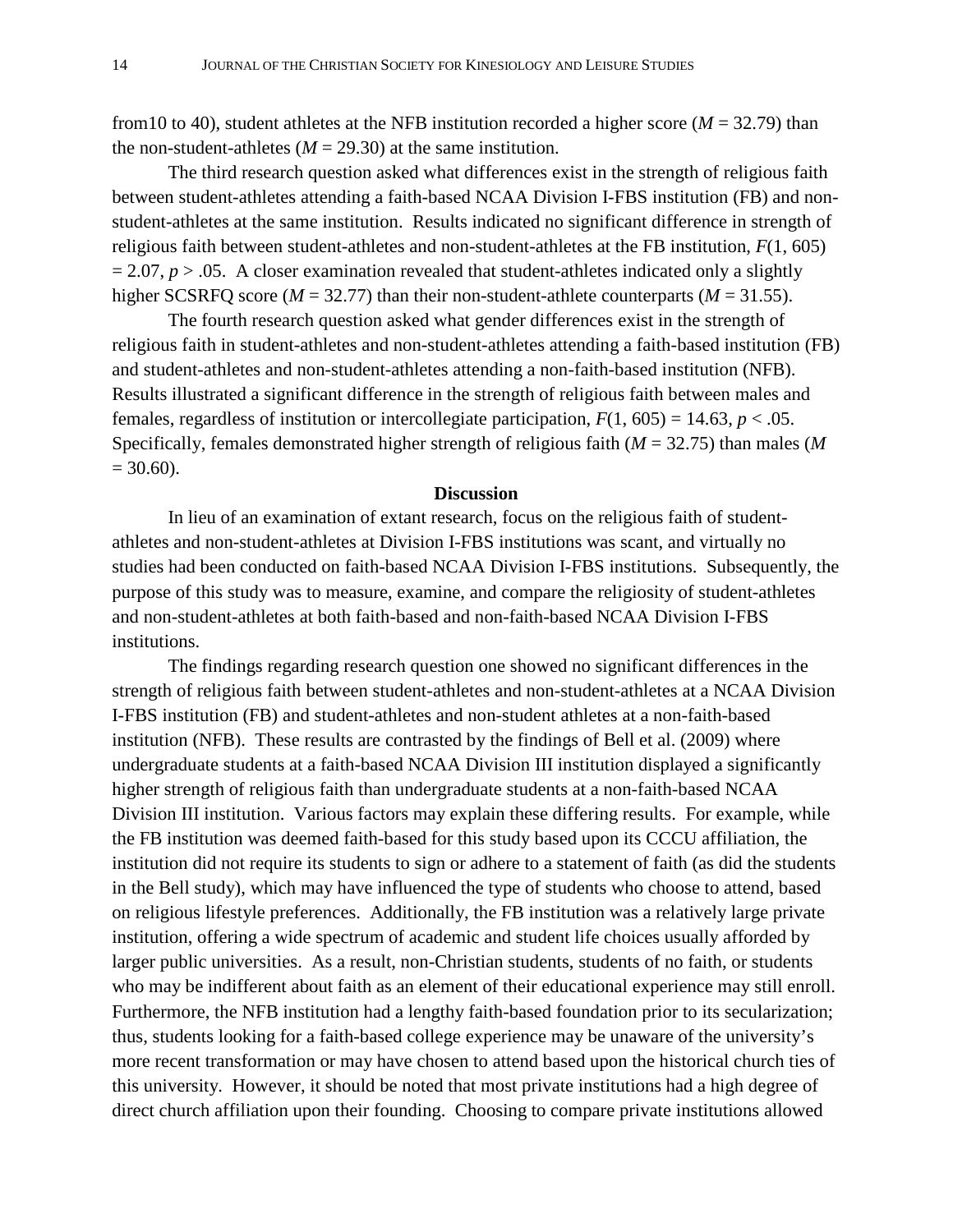for minimal difference between samples in regard to student population, intercollegiate athletic opportunities, and potential socioeconomic barriers to attendance.

The second research question asked what differences exist in the strength of religious faith between student-athletes attending a non-faith-based NCAA Division I-FBS institution (NFB) and non-student-athletes at the same institution. The results showed that student-athletes at the NFB institution had a significantly higher strength of religious faith than their non-studentathlete counterparts. On the 10-40 SCSRFQ scale, student athletes at the NFB institution recorded a higher score ( $M = 32.79$ ) than the non-student-athletes ( $M = 29.30$ ) at the same institution. This outcome reinforces prior research finding that student-athletes are typically more religious than non-student-athletes at non-faith-based institutions. For example, Storch et al. (2001) found that male and female student-athletes were found to have a higher level of religiosity than male non-student-athletes at the University of Florida. A follow-up study at the University of Florida reaffirmed a higher strength of religious faith in student-athletes using a short form of the SCSRFQ (Storch et al., 2004). Furthermore, Bell et al. (2009) found that NCAA Division III student-athletes at a non-faith-based institution displayed higher strength of religious faith than non-student-athletes using the SCSRFQ. While ethnicity was not incorporated as an independent variable in this present study, it may warrant consideration as a potential confounding variable because 60% of student-athletes sampled at NFB institution were ethnic minorities, compared to only 20% of the non-student-athletes.

The third research question asked what differences exist in the strength of religious faith between student-athletes attending a faith-based NCAA Division I-FBS institution (FB) and nonstudent-athletes at the same institution. Results indicated no significant difference in strength of religious faith between student-athletes and non-student-athletes at Institution A. A closer examination revealed that student-athletes indicated only a slightly higher SCSRFQ score (*M* = 32.77) than their non-student-athlete counterparts  $(M = 31.55)$ . This outcome is contradictory to prior research, where non-student-athletes at a faith-based institution were shown to have a significantly higher strength of religious faith than their student-athlete counterparts (Bell et al., 2009). As mentioned regarding the first research question comparing strength of religious faith between the overall undergraduate population between the FB and NFB institutions, this outcome may be a consequence of a faith-based environment that does not require a statement of faith for faculty or students.

The fourth research question asked what gender differences exist in the strength of religious faith in student-athletes and non-student-athletes attending a faith-based institution (FB) and student-athletes and non-student-athletes attending a non-faith-based institution (NFB). Results illustrated a significant difference in the strength of religious faith between males and females, regardless of institution or intercollegiate participation. Specifically, females demonstrated higher strength of religious faith ( $M = 32.75$ ) than males ( $M = 30.60$ ). This outcome reinforces prior studies on the relationship between gender and religion (Batson, Schoenrade, & Ventis, 1993; Bell et al., 2009; Davis & Smith, 2009; Jones, St. Peter, Fernandes, Herrenkohl, Kosterman, & Hawkins, 2011). For example, Batson et al. (1993) found that females may attend church services more frequently than males. Davis and Smith (1991) found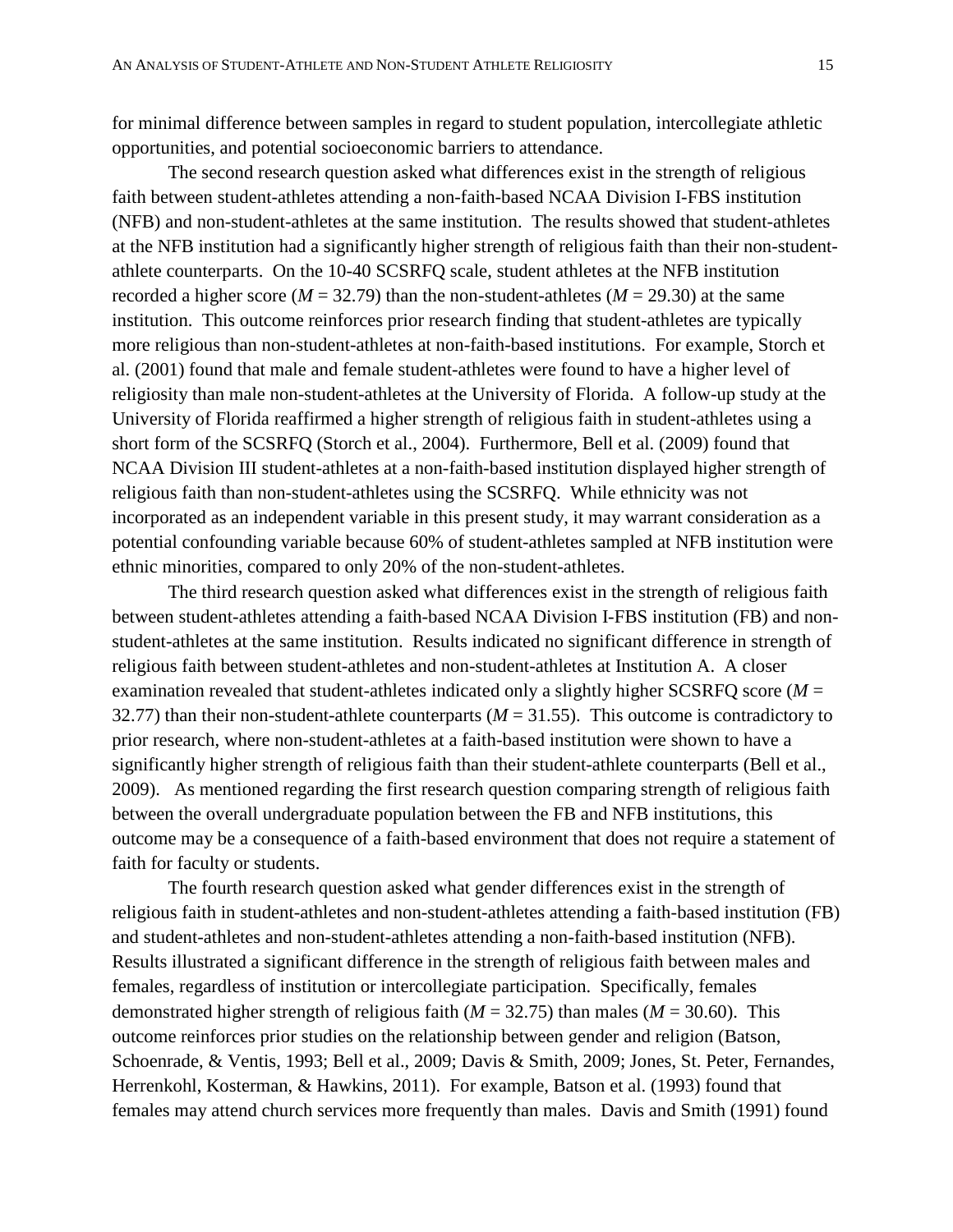that females may be more likely to read their Bibles and pray than males. Additionally, Bell et al. (2009) revealed that females had a higher strength of religious faith than males, regardless of intercollegiate athlete status or religious identity, or lack thereof, of the institution.

These findings may prove beneficial in both academic and sport practitioner application frameworks. From an academic perspective, the results supplement extant studies on the relationship between religion and intercollegiate student-athletes, as well as introducing new knowledge of this relationship at a faith-based NCAA Division I-FBS institution, a specific area of the subject which had not yet been approached: prior studies on faith-based institutions focused only on NCAA Division II and Division III levels (Bell et al., 2009; Czech & Bullet, 2007).

From a sport practitioner standpoint the application of these findings could improve the strategies and knowledge of intercollegiate sports administrators, coaches, and consultants as they seek to attract student-athletes who best fit with their institutions. However, the use, or perhaps misuse or abuse, of student-athlete religiosity by sport practitioners does raise issues about how best to implement this knowledge. Should an athletic director or head coach approach student-athletes' religiosity from a utilitarian or deontological perspective? What are the potential advantages and disadvantages of each approach?

Using the foundational writings of British philosophers Jeremy Bentham and John Stuart Mill, Schneider (2010) describes the overarching objective of utilitarian theory as "bringing the greatest overall happiness to the greatest number of people" (p. 59). Within this theoretical approach, increased awareness of the role that religiosity plays in the lives of intercollegiate student-athletes could guide coaches, university administrators, executive athletic personnel, sports chaplains, or sports consultants on how best to recruit, instruct, or develop the studentathletes. For example, a coach's awareness of a prospective student-athlete's religiosity might assist in choosing which student-athlete is the best fit for the coaching staff or the institution, thus benefitting both the student-athlete and the institution. Additionally, awareness of a student-athlete's religiosity may aid in the intervention of a student-athlete-related crisis, such as an alcohol or performance enhancing drug use violation. Furthermore, religiosity awareness could facilitate prevention of risky behaviors by student-athletes. Inverse relationships between student-athletes' religiosity and substance abuse have been observed (Storch, et al., 2003); Moore, et al. (2011) found that the influence of religious beliefs predicted lower alcohol use and sexual behavior in student-athletes. An alternative application of utility is possible based upon the operational definition of "greatest overall happiness." Consider if the definition of "greatest overall happiness" to an athletic director or head coach is not to develop the student-athlete, but simply to win more games, thus potentially generating more revenue for the athletic department and appeasing a fan-base? In the recruiting process, a savvy recruiter could easily present a coaching staff in a religious light, when in fact, the primary interest of the recruiter is simply to attract the best athlete to the institution by connecting on a religious level. Once a studentathlete has committed to the program, there may not be any incentive for the coaching staff to adhere to the student-athlete's religious expectations. Furthermore, the availability of a sports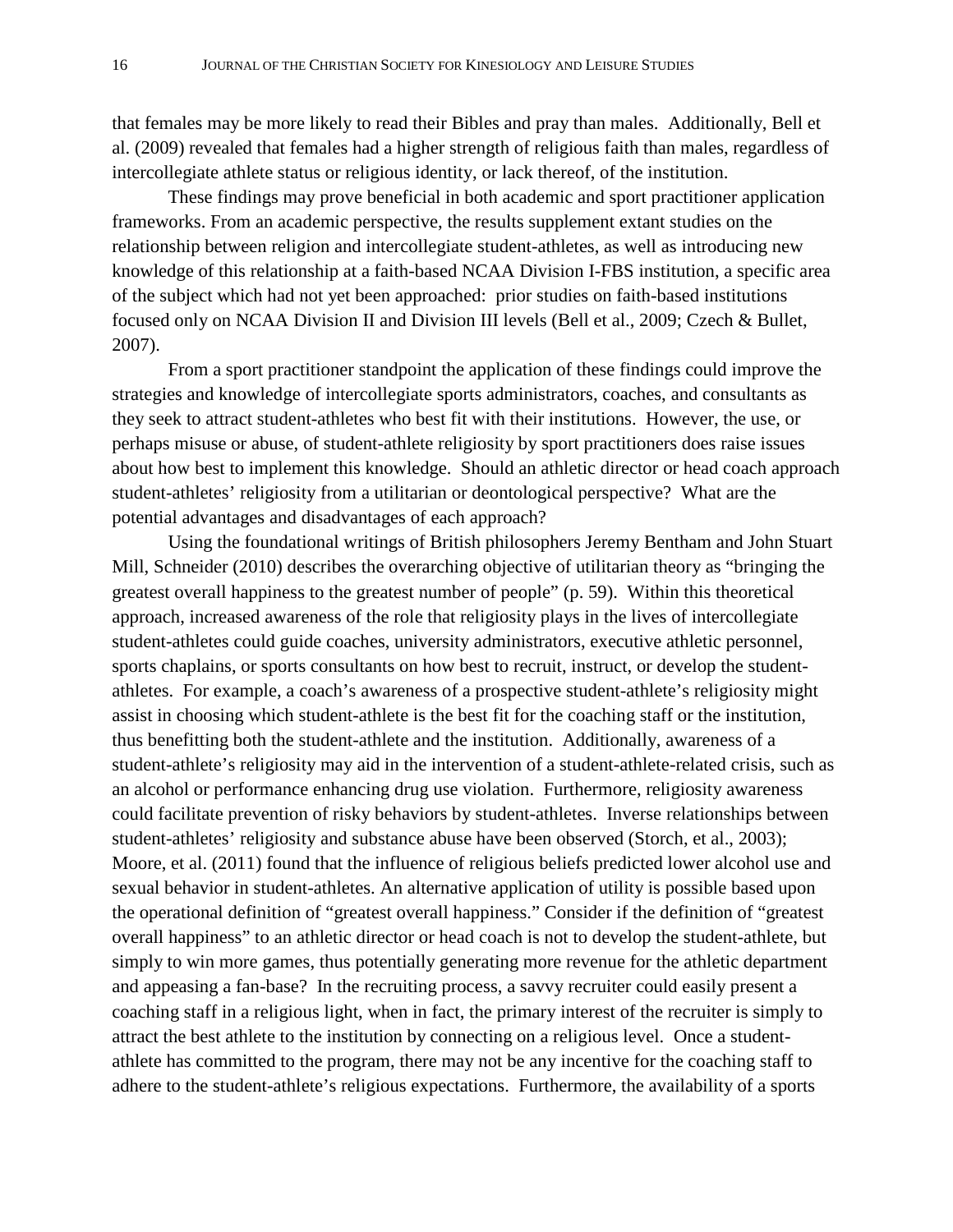chaplain could be reduced to simply a tool to keep a troubled student-athlete motivated or for sport performance, rather than augmenting the holistic development of the student-athlete.

Reframed, awareness of an intercollegiate student-athlete's religiosity could also be implemented from a deontological perspective. While utilitarianism is driven by the consequences of an act (the extent to which is produces happiness for the greatest number of those involved), a deontological approach is driven by motives and duty. Many universities, especially those that are faith-based or religious in nature, include a directive to develop their students' faith in their mission statement. For example, Brigham Young University's mission statement requires that the institution "must provide an environment enlightened by living prophets and sustained by those moral virtues which characterize the life and teachings of the Son of God" (2014, BYU Mission Statement section, para. 3). The University of Notre Dame "encourages a way of living consonant with a Christian community and manifest in prayer, liturgy and service" (2014, Mission section, para. 5). While no longer considered a faith-based institution, Wake Forest University's mission statement calls for "the development of the whole person – intellectual, moral, spiritual and physical" (2014, Mission section, para. 3). It should be noted that all three of the aforementioned universities are NCAA Division I-FBS institutions. The advantage of this approach is a university's fulfillment of an obligation to develop the student-athlete. While a student-athlete may benefit on an individual, personal, and holistic level, the disadvantage of a deontological approach could manifest in competition. Recruiting student-athletes with a sincere consideration for religiosity may attract the best student fit for an institution, but not necessarily attract the best athlete, subsequently leading to less competitive teams on the field. Taken a step further, weaker teams may lead to worse records, diminished fan support and revenue, especially at the NCAA Division I-FBS level.

Appropriate use of religiosity should be evaluated within the university executive administration, as well as the athletic department as a whole: athletic directors, compliance officers, coaching staff, sports psychologists, chaplains, and the student-athletes. Regardless of whether a utilitarian, deontological, or alternative perspective is applied, there may be adverse consequences if awareness of student-athlete religiosity is misused. Todd Patulski, Deputy Athletic Director at Baylor University noted that some college administrators perceive their athletic programs as the "front porch" of their universities due to the rising profile of NCAA Division I-FBS intercollegiate sports (personal communication, March 20, 2011). Certainly, religiosity awareness could be employed to enhance the image of a university and its athletic department – merely attracting attention or making a good first impression. However, the aim should be the authentic pursuit of student-athlete development, whether the institution is faithbased or non-faith-based. While improving the image of a university has its merits, awareness of student-athlete religiosity should provide more than a view of the front porch and provide a deeper understanding of what lies beyond the front porch.

The findings from this study raise many questions and directions for future research. Most notably, what variables may have contributed to the absence of significant differences in the strength of religiosity between student-athletes and non-student-athletes at the FB institution? Specifically, university policies or environments may be examined more closely. Second, there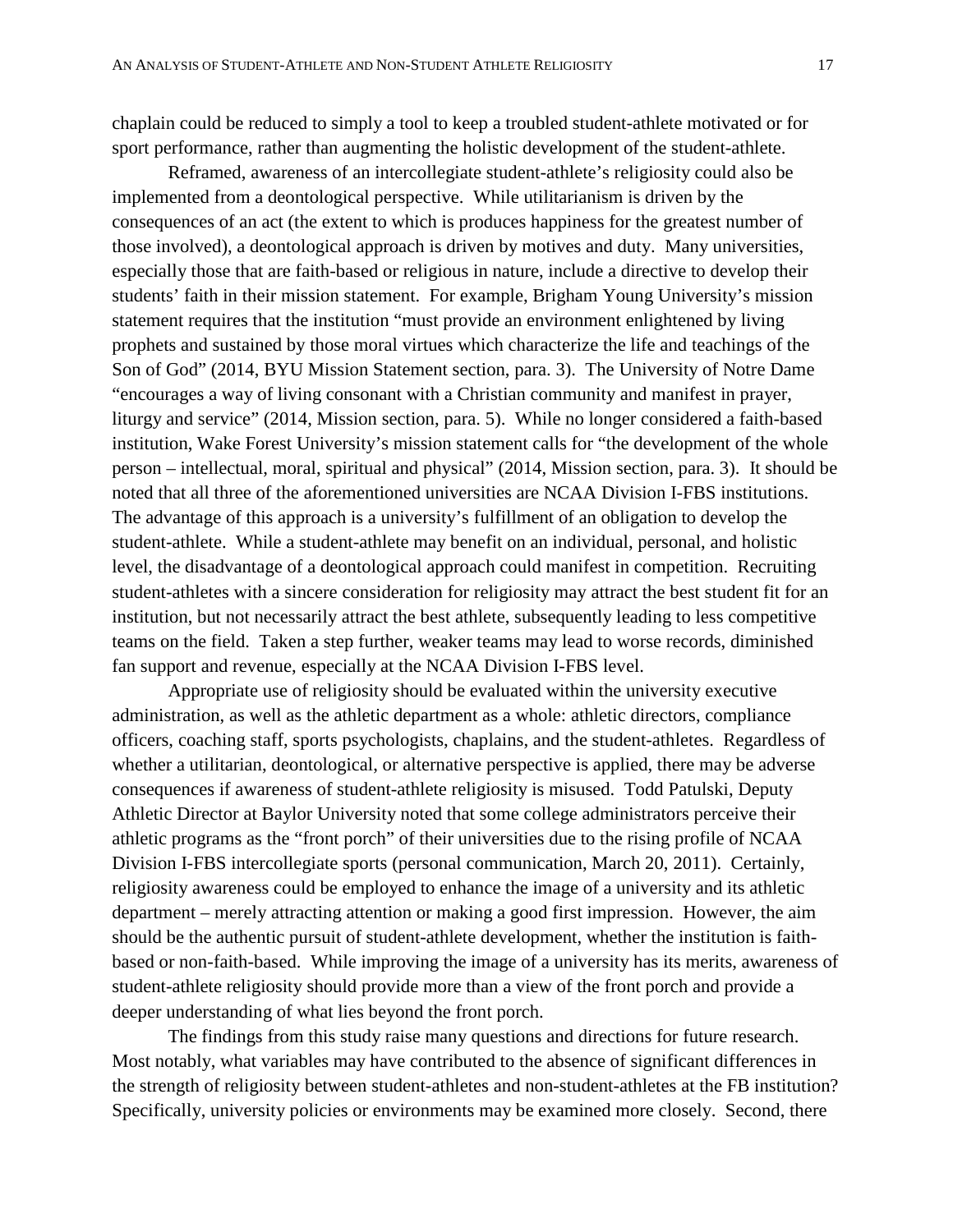are many faith-based NCAA institutions: how might religiosity compare between the studentathletes and non-student-athletes at faith-based institutions of different competition levels (Division I, II, III. etc.) or between institutions of different denominational identities (Catholic, Mormon, Baptist, etc.)? Faith-based institutions in different geographic regions could also be examined. Finally, how might a student-athlete's religiosity correlate to behaviors both on and off the playing field? In terms of behavior on the field of play, possible relationships between religiosity and positive displays of sportsmanship and good team chemistry or negative displays like personal fouls could be examined. Given the increasing visibility of intercollegiate athletics, especially at the NCAA Division I-FBS level, an examination of how a student-athlete's religiosity may factor in off-field decisions and behaviors related to use of alcohol, recreational drugs, and performance enhancing drugs is another potential area for inquiry.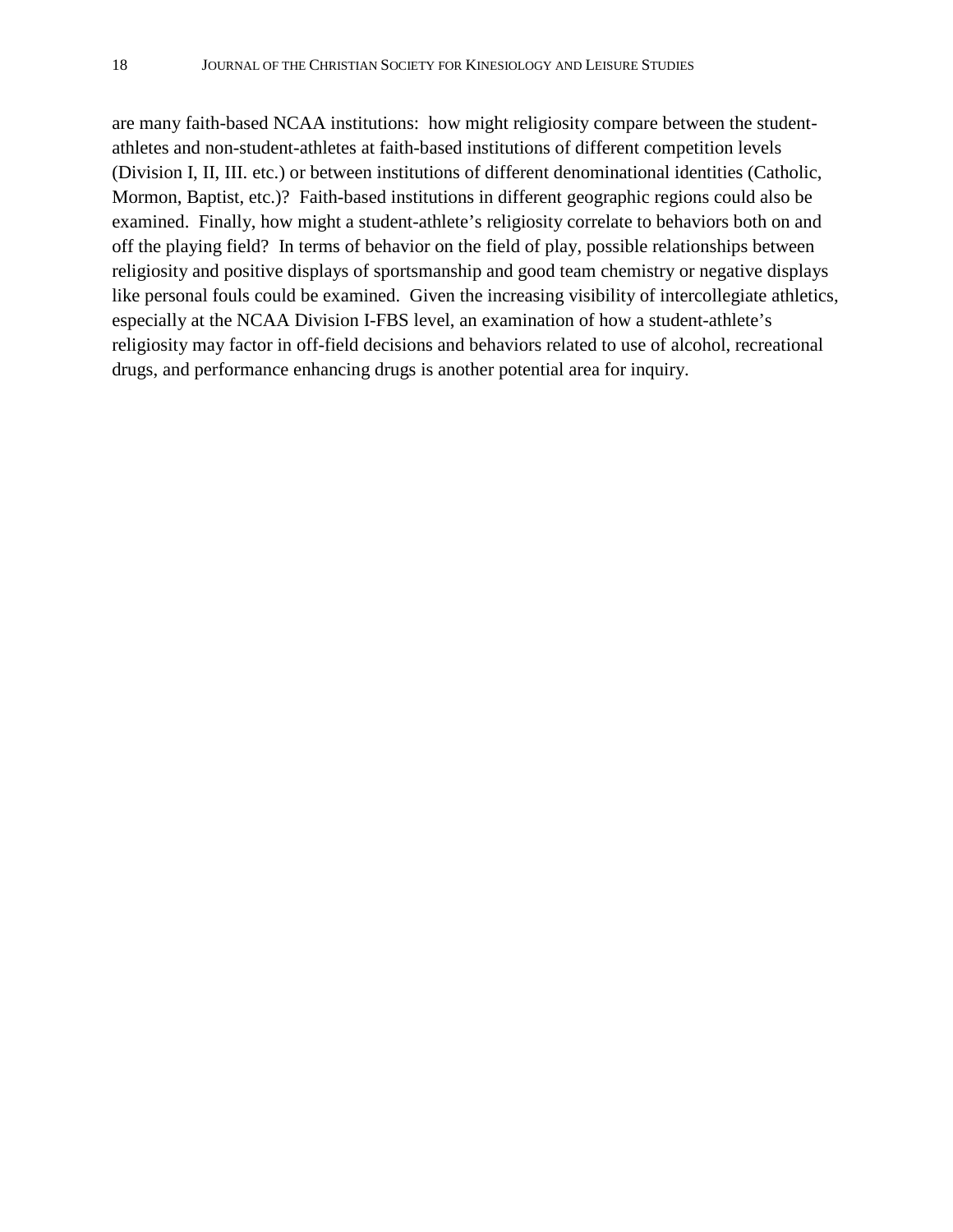# **References**

- Athletes in Action. (2012). About Athletes in Action. Retrieved from http://www.athletesinaction.org/about/
- Batson, C. D., Schoenrade, P., & Ventis, W. L. (1993). *Religion and the individual: A socialpsychological perspective*. New York, NY: Oxford University Press.
- Bell, N. T. (2007). *An analysis of religious faith in NCAA Division III student-athletes and nonstudent athletes* (unpublished master's thesis). Ball State University, Muncie, IN.
- Bell, N. T., Johnson, S. R., & Petersen, J. C. (2009). Strength of religious faith of athletes and nonathletes at two NCAA Division III institutions. *Sport Journal*, *12*(1), 1. Retrieved from http://ehis.ebscohost.com.ezproxy.baylor.edu/ehost/delivery?sid=d0e0e11a-141d-4963-9289-a6ee7209435f%40sessionmgr4&vid=4&hid=101
- Branch, J., & Pilon, M. (2012, March 27). Tebow, a careful evangelical. *The New York Times*. Retrieved from http://www.nytimes.com/2012/03/28/sports/football/ tebow-professes-his-evangelical-faith-carefully.html?ref=timtebow&\_r=0
- Brigham Young University. (2013). Honor Code. Retrieved from http://saas.byu.edu/catalog/2013-2014ucat/GeneralInfo/HonorCode.php
- Brigham Young University. (2014). BYU Mission & Aims. Retrieved from http://aims.byu.edu/mission\_statement
- Center for Sport, Spirituality, and Religion. (2014). Introduction. Retrieved from http://insight.glos.ac.uk/faculties/as/Pages/CentreforSport,SpiritualityandReligion.aspx
- Counsel of Christian Colleges and Universities. (2013). Profile of CCCU. Retrieved from <http://www.cccu.org/about/profile>
- Clabough, R. (2011, December 2). Christian NFL player Tim Tebow takes heat for his faith. *The New American*. Retrieved from http://www.thenewamerican.com/culture/family/item/834-christian-nfl-player-tim-tebowtakes-heat-for-his-faith
- Czech, D. R., Wrisberg, C. A., Fisher, L. A., Thompson, C. L., & Hayes, G. (2004). The experience of Christian prayer in sport: An existential phenomenological investigation. *Journal of Psychology and Christianity*, *23*(1), 3-11.
- Czech, D. R., & Bullet, E. (2007). An exploratory description of Christian athletes' perceptions of prayer in sport: A mixed methodological pilot study. *International Journal of Sports Science & Coaching*, *2*(1), 49-56.
- Davis, J. A., & Smith, T. W. (1991). *The General Social Survey Cumulative Codebook*. Chicago, IL: NORC.
- Dzikus, L., Waller, S. N., & Hardin, R. (2011). Collegiate sport chaplaincy: Exploration of an emerging profession. *Journal of Contemporary Athletics*, *5*(1), 21-41.
- Dzikus, L., Hardin, R., & Waller, S. N. (2012). Case studies of collegiate sport chaplains, *Journal of Sport and Social Issues*, *36*(3), 268-294. doi: 10.1177/0193723511434084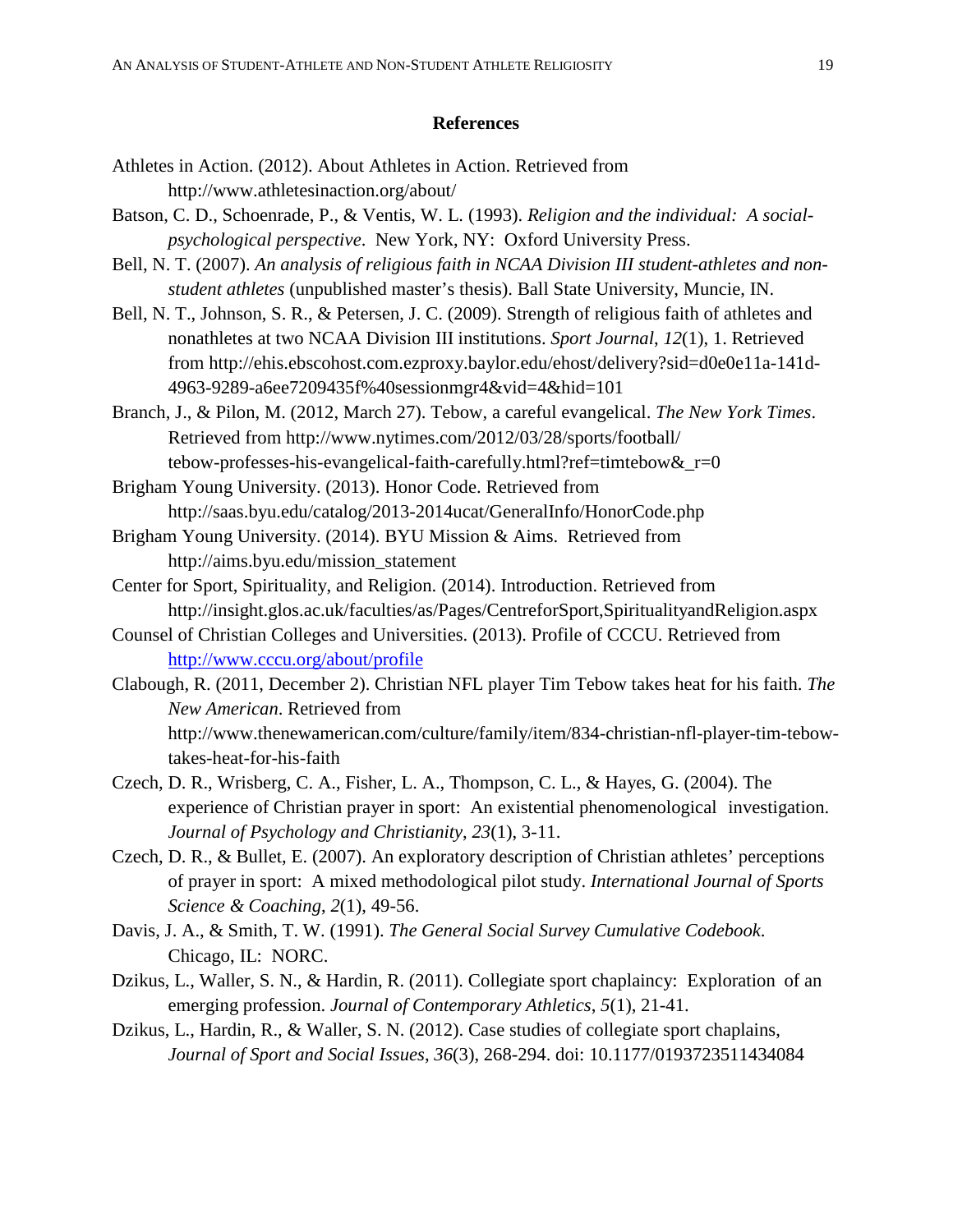- Edwards, L. M., Lapp-Rincker, R. H., Magyar-Moe, J. L., Rehfeldt, J. S., Ryder, J. A., Brown, J. C.,…Lopez, S. J. (2002). A positive relationship between religious faith and forgiveness: Faith in the absence of data? *Pastoral Psychology*, *50*(3), 147-152.
- Eisen, G. (1998). Jewish history and the ideology of modern sport: Approaches and interpretations. *Journal of Sport History*, *25*(3), 482-531.
- ESPN (Producer). (2011). *Outside the lines: Polarizing QB*. Available from http://espn.go.com/video/clip?id=6975407
- Fellowship of Christian Athletes. (2012). Mission and vision. Retrieved from http://fca.org/about/mission-and-vision/
- Fox, J. (2006, April). Students of the game: Archaeologists are researching ulama oldest sport in the Americas. *Smithsonian Magazine*. Retrieved from http://www.smithsonianmag.com/people-places/students-of-the-game-114354912/?noist=
- Gorsuch, R. I., & Venable, C. G. (1983). Development of an "age universal" I-E revised scale. *Journal for the Scientific Study of Religion*, *22*, 181-187.
- Grossbard, J., Hummer, J., LaBrie, J., Pederson, E., & Neighbors, C. (2009). Is substance use a team sport? Attraction to team, perceived norms, and alcohol and marijuana use among male and female intercollegiate athletes. *Journal of Applied Sport Psychology*, *21*(3), 247-261.
- Hoffman, S. J. (1999). The decline of civility and the rise of religion in American sport. *Quest*, *51*, 69-84.
- Hoge, D. R. (1972). A validated intrinsic religious motivation scale. *Journal for the Scientific Study of Religion*, *11*, 369-376.
- Ismail, H. A. (2001). *Islam and sport*. New Delhi: Islamic Book Service.
- Jones, J. M., St. Peter, J. R., Fernandes, S. J., Herrenkohl, T. I., Kosterman, R., & Hawkins, J. D. (2011). Ethnic and gender variation in religious involvement: Patterns of expression in young adulthood. *Review of Religious Research*, *53*, 207-225.
- Kimmel, M. & Aronson, A. (2004). *Men and masculinities: a social, cultural, and historical encyclopaedia, Volume 1*. Santa Barbara, CA: ABC-CLIO.
- Koenig, H. G., Parkerson, G. R., & Meador, K. G. (1997). Religion index for psychiatric research. *American Journal of Psychiatry*, *154*, 885-886.
- Kotynski, E. J. (2006). *The athletics of the Ancient Olympics: A summary and research tool*. University VanderByl.
- Kreider, A. J. (2003). Prayers for assistance as unsporting behavior. *Journal of the Philosophy of Sport*, *30*, 17-25.
- Lavandera, E. & Pearson, M. (2013, February 2). Amid 'storybook' ending, Ray Lewis is still controversial. *CNN*. Retrieved from http://www.cnn.com/2013/02/01/us/nfl-ray-lewisredemption/index.html
- Leonard, W. M. (1998). *A sociological perspective on sport*. Burgess: Minneapolis, MN.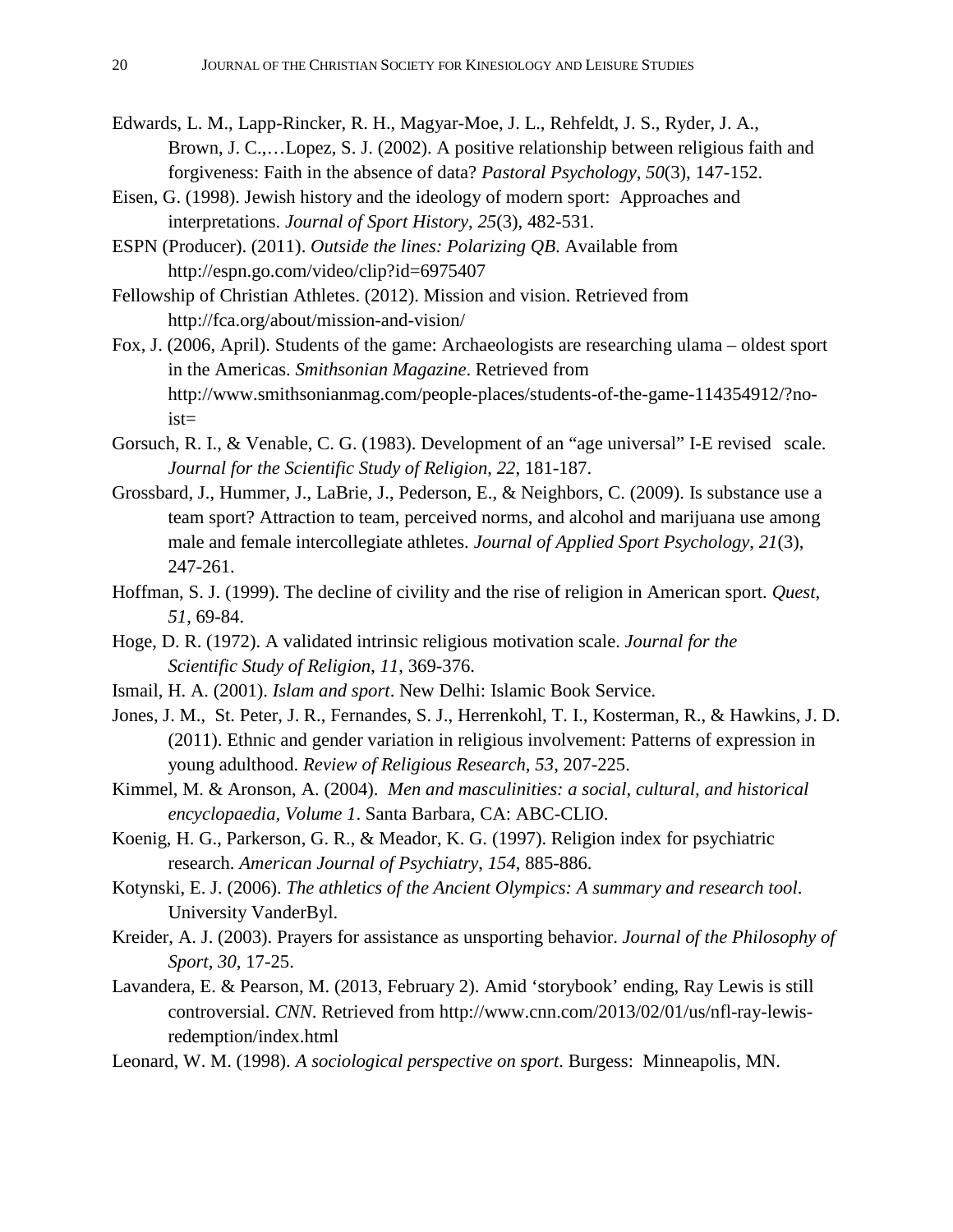- Longman, J. (2012, August 4). For Lolo Jones, everything is image. *The New York Times*. Retrieved from http://www.nytimes.com/2012/08/05/sports/olympics/olympian-lolojones-draws-attention-to-beauty-not-achievement.html? r=0
- Maselko, J., & Kubzansky, L. D. (2006). Gender differences in religious practices, spiritual experiences and health: Results from the US General Social Survey. *Social Science and Medicine*, *62*(11), 2848-2860.
- National Christian College Athletic Association. (2012). History & philosophy. Retrieved from [http://www.thenccaa.org/sports/2012/5/7/about\\_us.aspx](http://www.thenccaa.org/sports/2012/5/7/about_us.aspx)
- Nixon, H. L., & Frey, J. H. (1996). *A sociology of sport*. Belmont, CA: Wadsworth Publishing.
- Obare, R. S. (2000). Can sports exist without religion? Retrieved from http://instructional1.calstatela.edu/dfrankl/CURR/kin507/PDF/Sport-ReligionObare.pdf
- Parker, A., & Weir, J. S. (2012). Sport, spirituality, and Protestantism: A historical overview. *Theology*, *115*(4), 253-265. doi: 10.1177/0040571X12440921
- Plante, T. G., & Boccacini, M. T. (1997). The Santa Clara Strength of Religious Faith Questionnaire. *Pastoral Psychology*, *45*(5), 375-386.
- Plante, T. G., Yancey, S., Sherman, A., Guertin, M., & Pardini, D. (1999). Further validation for the Santa Clara Strength of Religious Faith Questionnaire. *Pastoral Psychology*, *48*(1), 11-21.
- Plante, T. G., Vallaeys, C. L., Sherman, A. C., & Wallston, K. A. (2002). The development of a brief version of the Santa Clara Strength of Religious Faith Questionnaire. *Pastoral Psychology*, *50*(5), 359-368.
- Schneider, R. C. (2010). Governing sport morally through policy grounded in utilitarianism. *Ghana Physical Education and Sport Journal*, *1*(1), 59-69.
- Setran, D. P. (2007). *The college "Y": Student religion in the era of secularization*. Palgrave Macmillan: London, UK.
- Shrosbree, C. (1988). *Public schools and private education: The Clarendon Commission, 1861- 1864, and the Public Schools Acts*. Manchester, England: Manchester University Press.
- Storch, E. A., Kolsky, A. R., Silvestri, S. M., & Storch, J. B. (2001). Religiosity of elite college athletes. *The Sport Psychologist*, *15*, 346-351.
- Storch, E. A., & Farber, B. A. (2002). Psychotherapy with the religious athlete. *Annals of the American Psychotherapy Association*, *3*(6), 15-16.
- Storch, E. A., Storch, J. B., Kovacs, A. H., Okun, A., & Welsh, E. (2003). Intrinsic religiosity and substance abuse in intercollegiate athletes. *Journal of Sport & Exercise Psychology*, *25*, 248-252.
- Storch, E. A., Roberti, J. W., Bravata, E. A., & Storch, J. B. (2004). Strength of religious faith: A comparison of intercollegiate athletes and non-athletes. *Pastoral Psychology*, *52*(6), 485-489.
- University of Notre Dame. (2014). About ND. Retrieved from http://www.nd.edu/about/mission-statement/
- Wake Forest University. (2014). The Strategic Plan. Retrieved from http://strategicplan.wfu.edu/vision.mission.html